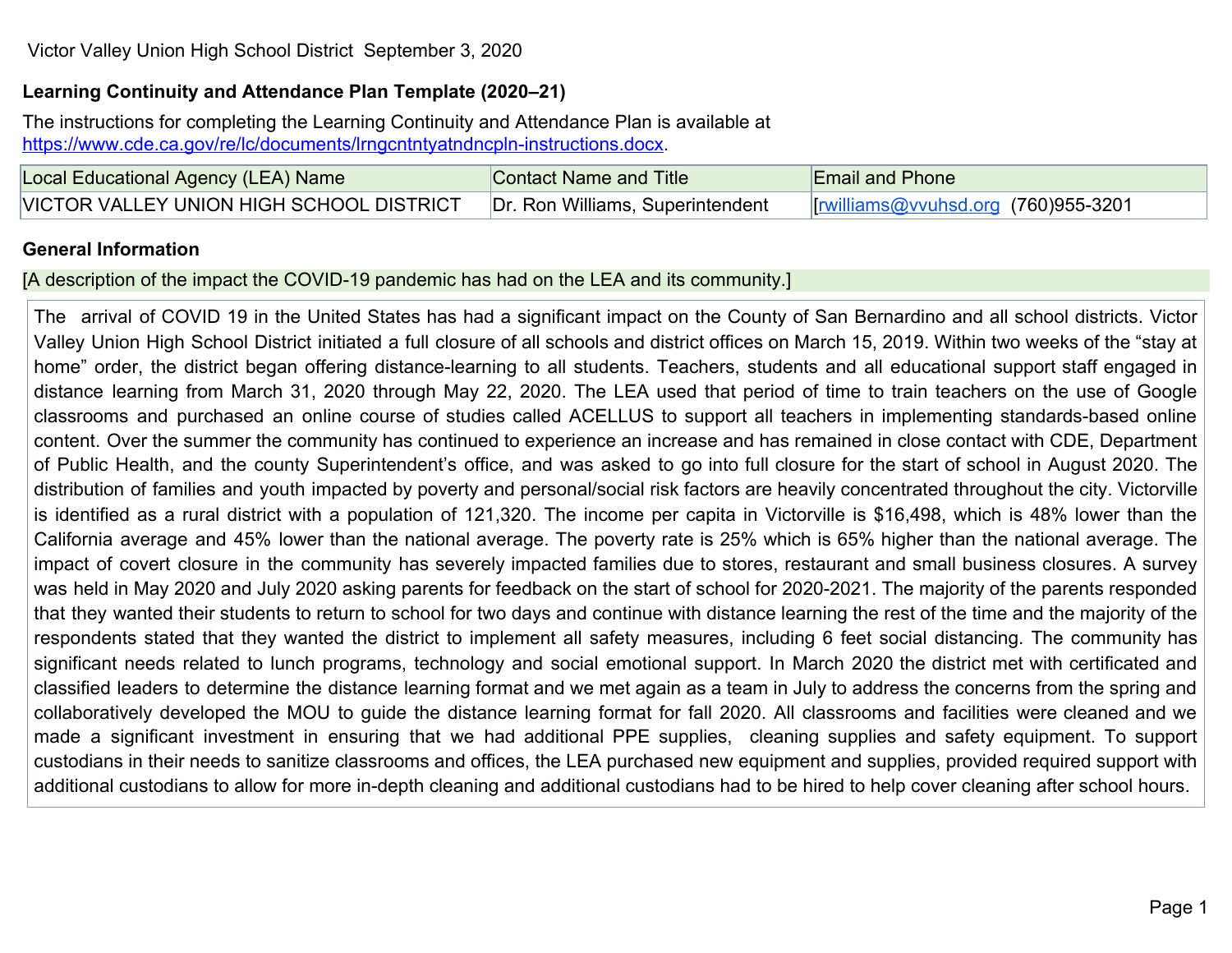## **Stakeholder Engagement**

| Planning | Districtwide   Reopening of   Reopening   Reopening   Feeder<br>school<br>Committee | of school | of school | School<br>Committee   Committee   Collaboration   Collaboration   Collaboration | Feeder<br>School | Feeder<br>School | Planning | Instructional Instructional Instructional Instructional<br>Planning | Planning | Planning |
|----------|-------------------------------------------------------------------------------------|-----------|-----------|---------------------------------------------------------------------------------|------------------|------------------|----------|---------------------------------------------------------------------|----------|----------|
| 5/27     | 6/25                                                                                | 7/1       | 7/8       | 6/24                                                                            | 7/1              | 7/8              | 7/2      | 7/9                                                                 | 7/16     | 7/20     |

[A description of the efforts made to solicit stakeholder feedback.]

In response to the timeline presented upon the release of the Learning Continuity Template, VVUHSD created a community engagement plan that involved multiple stakeholder groups during the month of August. The meetings were designed to be purposeful and include all potential stakeholders for feedback, including students, parents, classified and certificated staff along with some community members. Meetings were also held with DELAC and ELAC representatives. The district meeting invites were sent out in English and Spanish and a member of the presenter panel translates when there is a non-English speaker parent present at the meetings.

Members of the VVUHSD Board of Education also attended the meetings. The district created a committee of stakeholders (approximately 100+) to discuss the reopening strategies for the fall 2020-21. All the sessions were held virtually at the end of the day so that all parents and community members could participate. In order to secure feedback from students and families, the district has established multiple events called "Supper with the Superintendent" which were held virtually. In this setting, families and students were in attendance and provided suggestions for the plan. The students made multiple suggestions surrounding a high quality tutoring and support programs during distance learning. The two community forums held virtually on August 10th and August 26th allowed for additional feedback on the plan. Families, staff and students were present in both meetings and they made additional recommendations for the safety of staff and students as well as more technology for students in the home. The request for additional internet access was also a recurring request by the stakeholder groups. The district held a collaborative feedback meeting with the Victor Valley Teachers Association (VVTA) and California School Employee Association (CSEA) on August 11ht and 12th. The employees asked thoughtful questions about support for students beyond the regular school day and the safety measures being taken by the district. Our English Learner families were also provided an opportunity to review the recommendations for the planon August 26th. They received a presentation in their primary language and shared their thoughts and made recommendations as well. The EL families are particularly interested in translation support for their students who are in mainstream classes outside of their designated ELD classes. All public meetings and public hearings are made available through zoom and Google Meets links. The Superintendent has conducted several public forums to plan for the start of school with all stakeholders. All planning with teachers and administrators has been conducted through Google invites or zoom meetings. Each of these meetings and forums have allowed people to engage and communicate publicly while providing feedback.The district also held meetings with three feeder school districts to understand their needs and create a cohesive plan to support parents and families during this time and to ensure that families were not impacted due to varied school schedules.The district also met with High Desert Assistant Superintendents and Superintendents and attended the regional and county group sessions to learn from each other and discuss options that were possible. The district has remained in close contact with the Department of Health as well as the County Office of Education and CDE to ensure that we were receiving the best and the latest updates.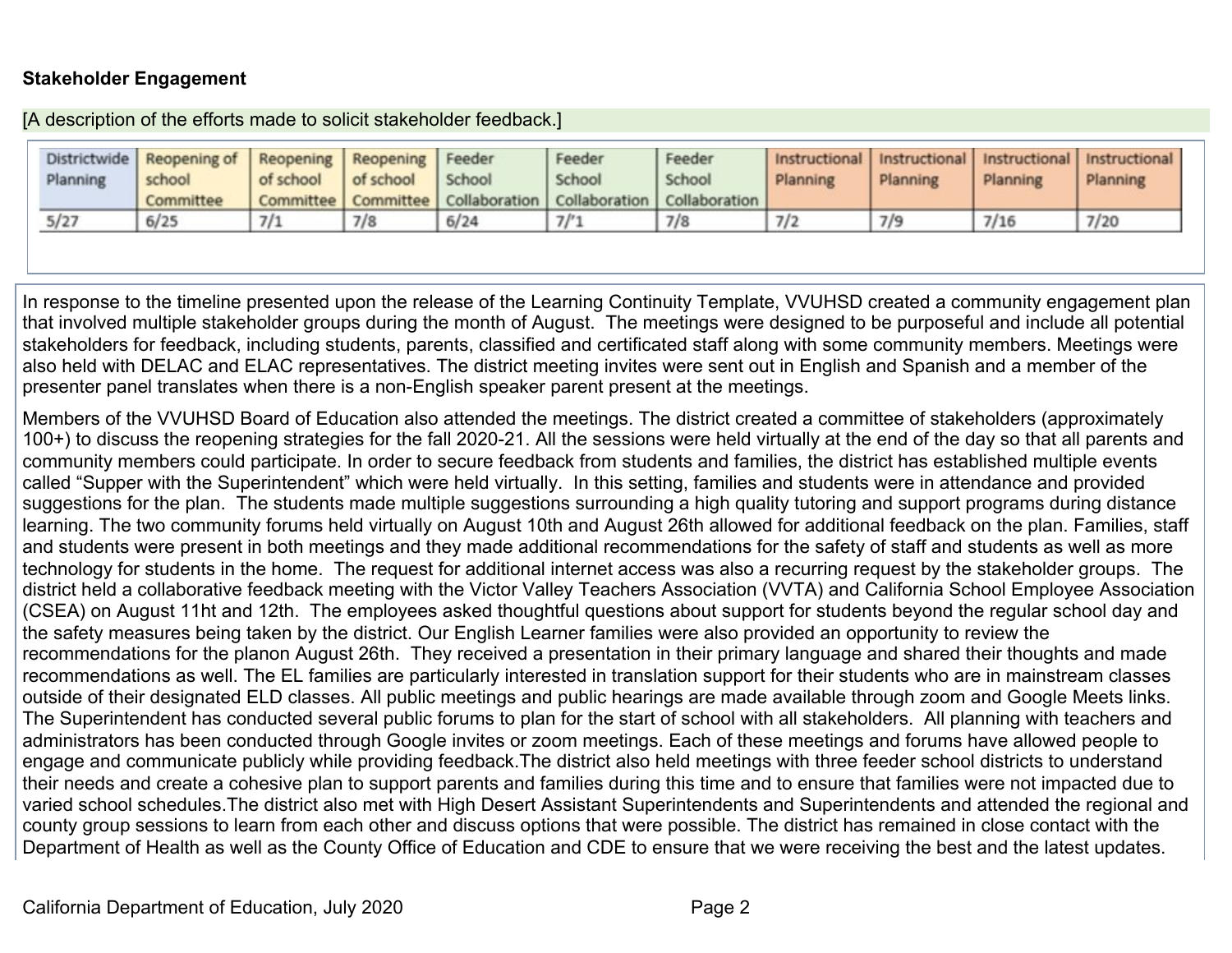Finally, the Educational Service department met with members of the school teachers, classified and administrative staff to develop the instructional planning options for distance-learning.

As a result of this collaboration, the district was able to create a guidance document for families and one for teachers based on common understanding around distance-learning, synchronous and asynchronous instruction, and supports necessary for student success and addressing the learning loss. Finally, the largest challenge was how to engage families with no internet connection. We provided a school message that was sent out via SchoolMessenger in order to inform families of the intent of the plan. The office hours were made available for families to bring their suggestions for the plan to the district office or leave their comments and thoughts by phone at the extension for the educational services office. Truly engaging all stakeholders is the intent of VVUHSD inorder to create a plan that meets the needs of all students in our district during distance learning. and to help fill in the gaps of our programs and ensure minimal learning loss during COVID-19. All community and staff feedback was considered and placed in the plan by the reopening committee as long as they aligned with district learning goals and demonstrated fiscal sensibility in their purchase and deployment.

A Description of the options provided for remote participation in public meetings and public hearings.

The district has continued to distribute WIFI hotspots to families who do not have one. This has allowed families to participate in the planning meetings and forums.

All public meetings and public hearings are made available through zoom and Google Meets links. The Superintendent has conducted several public forums to plan for the start of school with all stakeholders. All planning with teachers and administrators has been conducted through Google invites or zoom meetings. Each of these meetings and forums have allowed people to engage and communicate publicly while providing feedback.

We provided a school message that was sent out via SchoolMessenger in order to inform families of the intent of the plan. The office hours were made available for families to bring their suggestions for the plan to the district office or leave their comments and thoughts by phone at the extension for the educational services office. The plan was also part of the board agenda for September 3rd which was posted online on the district website on Monday, August 31st, allowing for 72 before the public hearing. The Learning Continuity Plan was set as a Public Hearing agenda item and community members were invited to have their comments and questions read aloud during the regularly scheduled board meeting in order to provide additional feedback and suggestions. All recommendations were required to be sent via email.

The meetings were all widely advertised via phone calls, emails, text messages, website announcements and social media accounts including Facebook, Twitter and Remind. The final VVUHSD Learning Continuity and Attendance Plan will be presented as an approval board item on Thursday, September 17th at 5:30 pm.

A summary of the feedback provided by specific stakeholder groups.

The district analyzed the ideas, trends and input provided by stakeholders during the planning meetings. These can be categorized into four groups: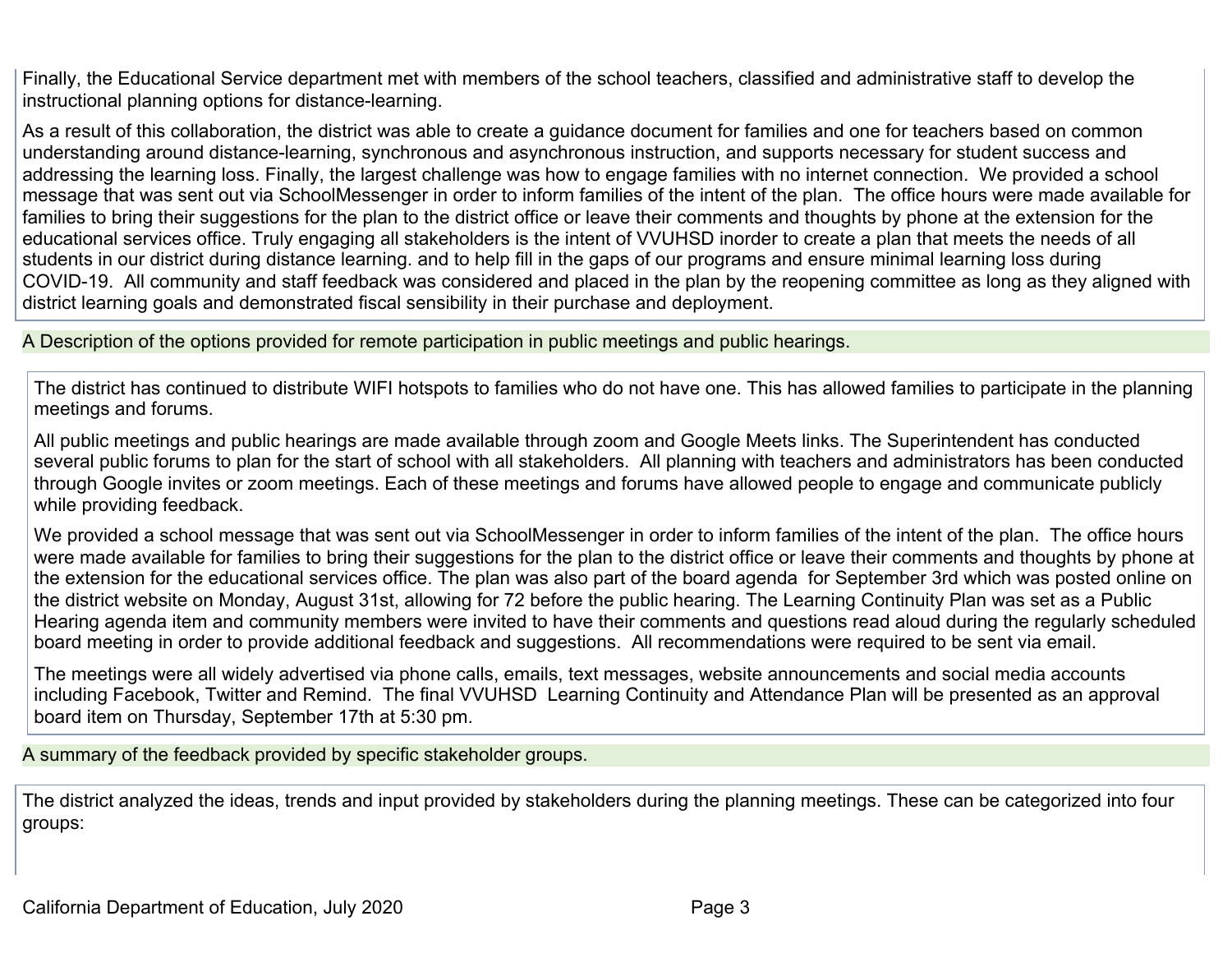Student Feedback:

- 1.Student access to textbooks and instructional materials.
- 2. Student access to tutoring and support beyond the school day, with an emphasis on high quality tutors.
- 3. Students also asked for additional hotpots for access to internet
- 4. Recommendation by students about possibly offering lunch distribution at the wifi bus locations

# Family/EL Family Feedback:

- 1. Parent hesitation to send students for live classes vs. those requesting that we provide some kind of in person instruction.
- 2. Devices: Parents and staff asked that all students have access to 1:1 devices for every family.
- 3. The community's inability to access Wi-Fi and the impact of multiple devices on Wi-Fi.
- 4. Student access to textbooks and instructional materials.
- 5. Contact with school administrators, counselors and teachers in a timely and effective manner during the school day.
- 6. Supports for students at risk, English language learners and Special Education in the distance-learning format.
- 7. Teacher training and support with distance-learning formats and access to online materials.
- 8. Teachers and Paraprofessionals requested access to devices and 1:1 wifi.
- 9. Support for parents with the online programs.
- 10. Continued translation support for EL students and families
- 11. Clear understanding of district safety and cleaning measures being taken at all district buildings and classrooms. 12.

# Staff Feedback:

- 1. Teacher training and support with distance-learning formats and access to online materials.
- 2. Teachers and Paraprofessionals requested access to devices and 1:1 wifi.
- 3. Teacher training on social emotional supports and materials for virtual support for their students.

Stakeholders without internet access did provide limited feedback in person and by phone and their requests aligned with most families and guardians. They felt the need for their children to have a device and internet access, provided by the district, was imperative to the success of their children. They stated that even though the wifi busses were a great option, many families in this stakeholder group lacked the transportation and a hotspot was the best solution. We also responded to their request to have devices and hotspots delivered to their homes through the use of our school security and site administration.

[A description of the aspects of the Learning Continuity and Attendance Plan that were influenced by specific stakeholder input.]

We asked two questions and here was their feedback to guide our plan:

In the May survey, we received feedback from 4870 parents.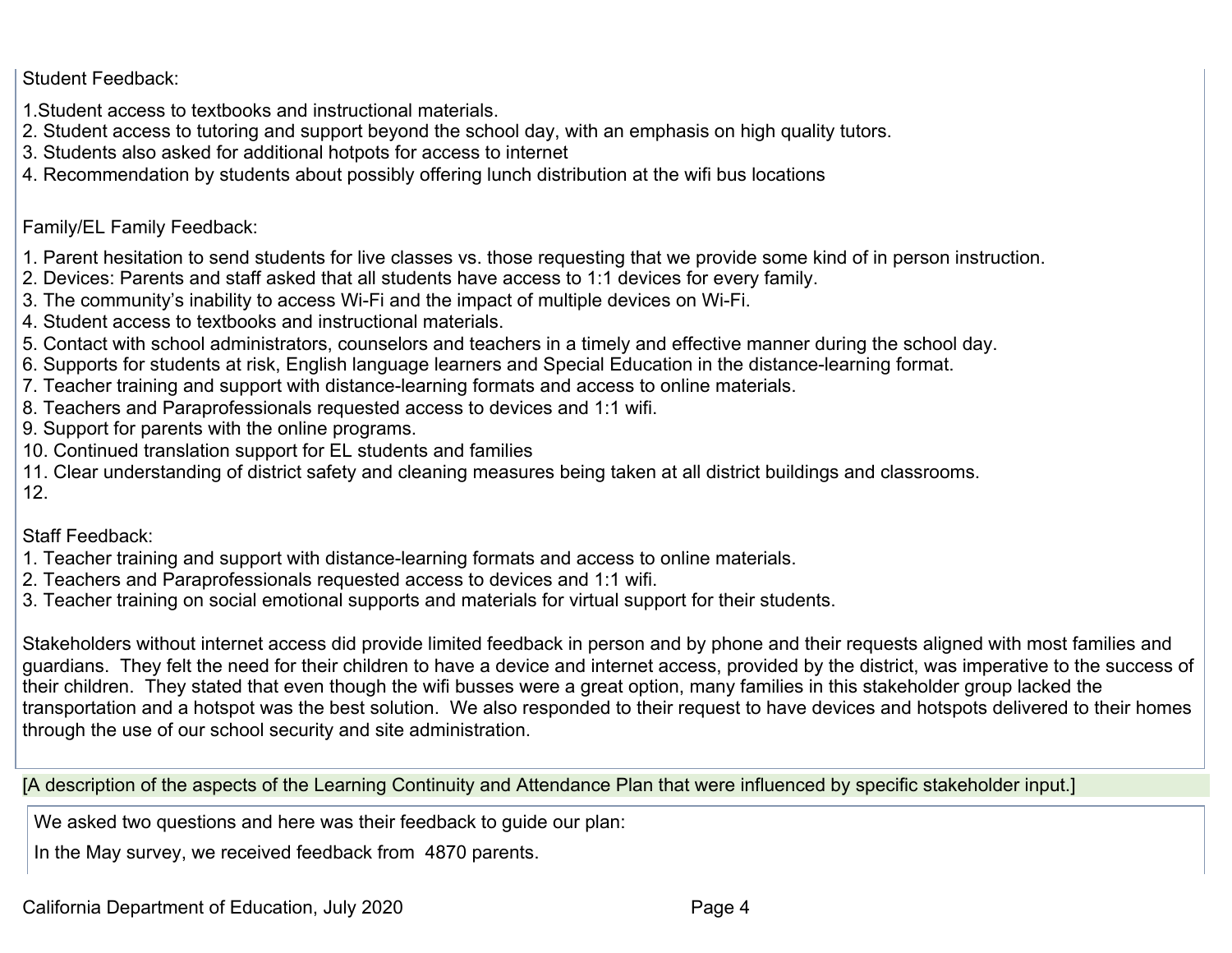We asked a question regarding Transportation since we have approx 3500 students (35% of total enrollment) being bused daily. I will not be using district transportation: 575 If students are 6 ft apart: 188 Need Bus Transportation: 299 This does not apply to me: 1414 We recognized that only 188 parents would want their students to use the bus and this could have a significant impact on daily attendance. We also asked parents what kind of program they would like: Their responses were as follows: 1178- Blended- coming to school Monday/Tuesday and others on Thursday/Friday 24% 1643- Distance Learning 34% 595- I need more information 12% 1402- Full Return 29% From the May survey, we had 34% asking for full distance learning. In the July survey we received feedback from 5690 families. We asked the following questions:

What is your preferred method of instruction?

Blended: 1455 (25.7%); Distance Learning: 2013 (35.5%); Full Return: 1548 (27.3%); Need more info: 652 (11.5%)

Do you feel comfortable with a face covering requirement for students?

Full school day: 2968 (52.2%); Only in common areas: 1508 (26.5%); No face covering: 823 (14.5%)

Would you use VVUHSD's meal pick up service during Distance Learning?

Yes: 2579 (45.3%); No: 1633 (28.7%); Maybe: 5690 (21.1%)

Are you interested in enrolling your student in our new Virtual Academy?

Yes: 824 (14.5%); No: 2586 (45.4%); Maybe: 2280 (40.1%)

#### School of Attendance?

AHS: 1093 (14.3%); CIMS: 1098 (16%); GEC: 29 (0.4%); Hook: 415 (5.4%); LLA: 735 (9.6%); SHS: 1722 (22.5%); UP: 1106 (14.4%); VVHS: 1477 (19.3%) Is your student enrolled in a Specialized Program?

None: 6414 (83.6%); IEP: 773 (10.1%); RSP/SDC/APE/Speech: 440 (5.8%); ESL: 256 (3.3%); 504 Plan: 117 (1.5%)

Do you have technology at home?

Need a device: 3101 (40.4%); Have a device: 3692 (48.1%); Need wifi: 398 (5.2%); Have wifi: 5113 (66.6%)

Will your student need transportation when we return to in-person instruction?

No: 5953 (77.6%); Yes: 1692 (22.1%)

District conducted a survey with the certificated and classified staff;

California Department of Education, July 2020 **Page 5** Page 5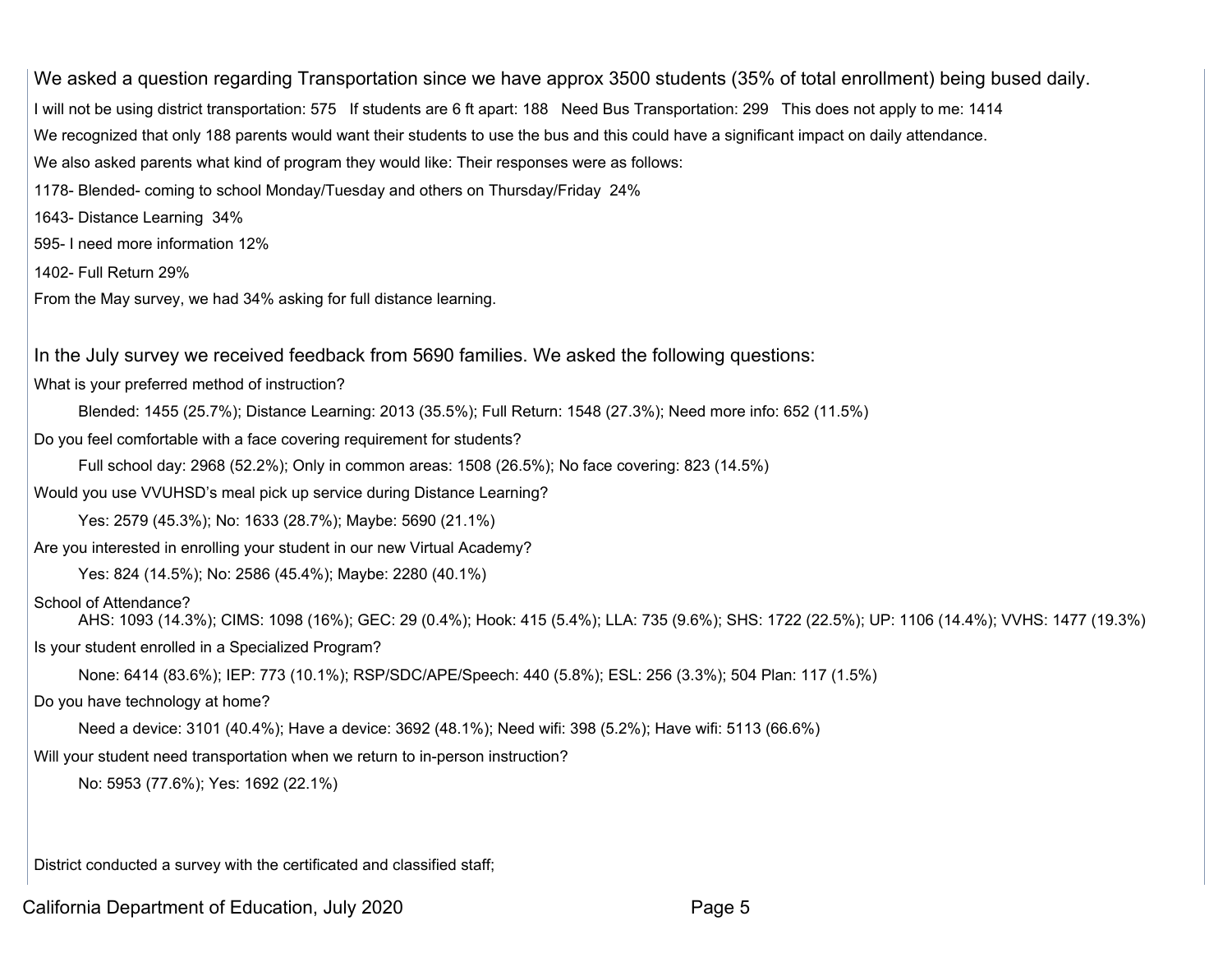### 44% - Full Return 29% - Blended 29% Distance Learning

We reviewed the results with the Board and the Reopening of School Planning Team. Additionally the district received clear indication from the Department of Public Health that with the rising number of cases, the schools in the high desert should start in some form of distance learning until such time as the clearance was received to return to campus for live instruction.

Based on the community and parent feedback and the health official directions, the Board approved a Continuum Plan to support the return to school, starting with 100% distance learning in Phase 1, 25% returns in Phase 2, 50% returns for two days/week in Phase 3. We surveyed our parents in May and again in July to receive input on what their return to school preferences were.The First phase of the district's 2020 – 21 Distance Learning model is based on 100% of students participating in online instruction. All certificated staff including counselors, were allowed to work from home. The guidelines developed for teachers and families have provided a clear direction that the district is focused on ensuring that teachers will provide LIVE daily instruction/interaction and take daily attendance.

Given the decision to start with full distance learning the district requested feedback on needs for implementing this. This feedback was received during the live forum sessions and also an email address was made available. Stakeholders requests are detailed in the prior response prompt. Below are the areas that are listed on the PLAN to support the learning and attendance plan criteria.

In order to support student access to content, in addition to providing board adopted textbooks and instructional materials, the district has purchased an online curriculum (Acellus) license for every student and provided extensive training on teacher access to the materials. Similar training has been provided to paraprofessionals so they can support the classroom teachers. This has brought access to standards based content for every grade/subject. This is being used as supplemental materials by the majority of the teachers.

All students are being provided their own devices, and upon request from families, WIFI is also provided. The district has identified 11 locations within the community where a bus and a wifi hotspot have been placed so that students and parents can use that as access points.We have distributed over 6500 devices and 200 hotspots.

Extensive teacher training and support has been provided through a Trainer of Trainer model, where teachers are working with their peers, providing training and direct support after school to assist with the programs and platforms such as Google classroom, CANVAS and Acellus.

All teachers and support staff have been provided access to online (A-G) approved materials in addition to digital licenses for Board approved curriculum as available. All teachers have received extensive training in Google classrooms and CANVAS. Parents and para educators have been trained so that they can be responsive to the needs as well. Ongoing teacher training is provided after school so the instruction is supported.

Special Education and Bilingual paraprofessionals in the classroom have been provided similar training so that they can assist with online classroom support.

The district supports 100% synchronous instruction with 247 minutes of instruction per day. The district has implemented a clear schedule for formative and summative assessments during the year to support teaching and learning of key standards for ELA and math. The universal screening for initial placement of students in intervention and intensive intervention options to support at-risk students experiencing learning loss as well as to accelerate students will be conducted in September. The district has implemented a four-tiered system of interventions, including intensive intervention for students who perform three or more levels below grade.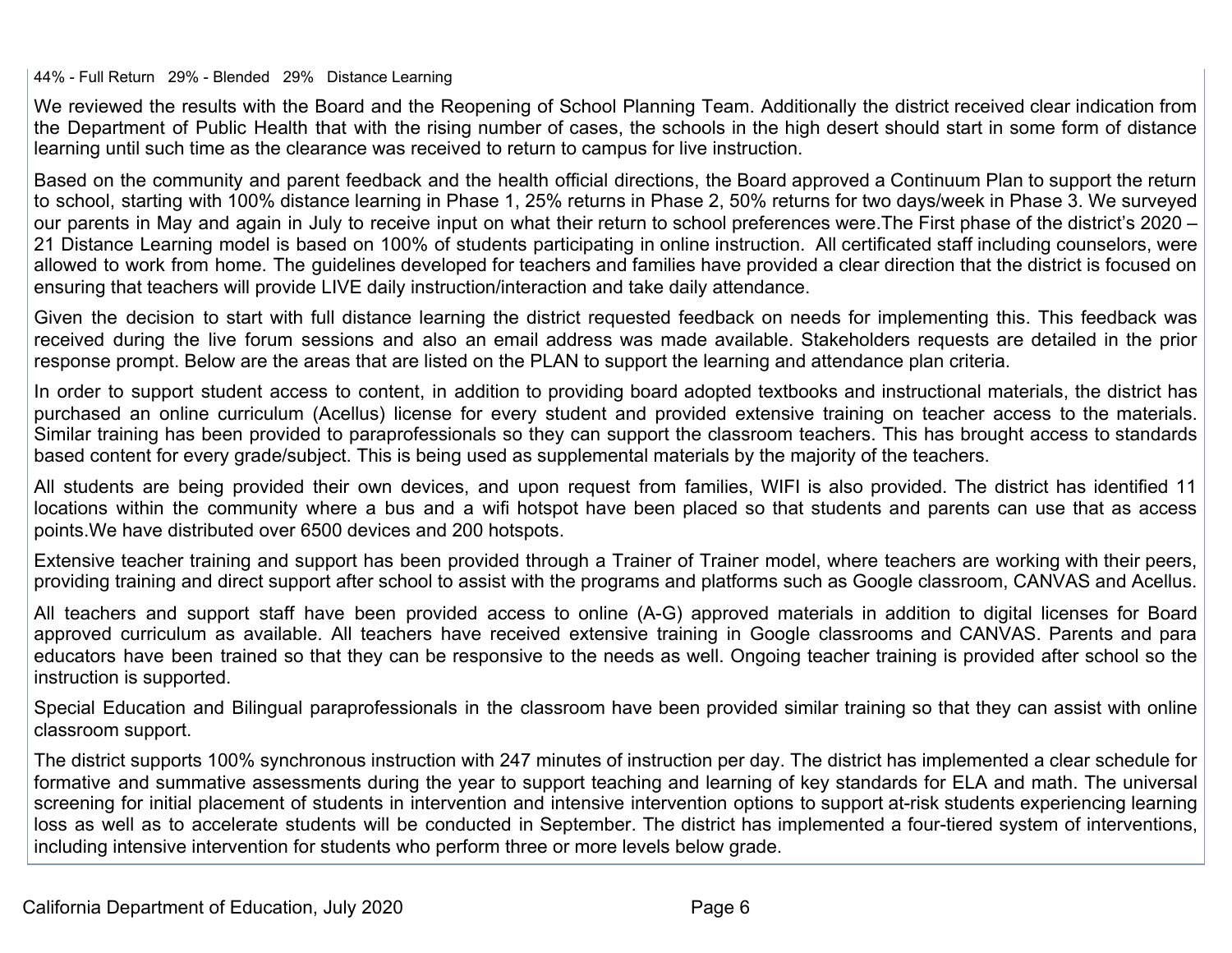# **Actions Related to In-Person Instructional Offerings**

[A description of the actions the LEA will take to offer classroom-based instruction whenever possible, particularly for students who have experienced significant learning loss due to school closures in the 2019–2020 school year or are at a greater risk of experiencing learning loss due to future school closures.]

Currently, in Phase I the district is providing online distance learning through 100% synchronous instruction daily during all periods and students receive daily live instruction from 8 -12:07 PM. Teachers are available to provide additional support to students from 12:45 to 2:50 PM daily, during which time students who have demonstrated significant loss in the classrooms can be provided additional support by teachers. This is the teacher "office hours". Special Education and Bilingual paraprofessionals are also being trained to provide specific support as directed by the classroom teacher. Students who require SEL support are provided resources and work directly with their counselors. Local, State and national resources were shared with staff and families via email and/or are posted to the *Distance Learning Resources* website and/or district and school social media accounts. During the 12:45-2:50 p.m. time frame, the LEA will complete SST processes as normal for identifying and supporting students who require additional supports. Title 1 aides will be utilized to support guided reading and guided math lessons as well as provide small group differentiated support under the direction of the classroom teacher. The district has implemented a clear schedule for formative and summative assessments during the year to support teaching and learning of key standards for ELA and math. The universal screening for initial placement of students in intervention and intensive intervention options to support at-risk students experiencing learning loss as well as to accelerate students will be conducted in September. The district has implemented a four-tiered system of interventions, including intensive intervention for students who perform three or more levels below grade.

In order to meet the personal emotional needs of students and staff, the district has continued to share resources regarding professional services, coping strategies and support for family and staff on warning signs. With instruction transitioning to 100% distance learning, there were more wellness alerts in response to comments, assignments, and/or discussions students were having in the online forum. There have been varied responses to wellness alerts, including, but not limited to: family/student contact, referral to resources, CPS reports, contacting the county to locate new foster homes for follow-up, welfare checks, conversations with staff regarding assignments, etc. Resources are updated and pushed out as information is received. All community presentations have been translated in Spanish and posted on the website. All messages and announcements sent home are in English and Spanish. During the community forum, the questions and responses continue to be translated in Spanish.

In order to ensure that learning and competency will be measured and monitored, the district has instituted a robust four-tiered intervention and support plan for students for 2020-2021:

1. Universal screening in Math and ELA for all students conducted in September. The results from this will drive differentiation in the classroom and additional support for literacy skills. We have contracted with a vendor to provide 1:1 tutoring for students in ELA and Math the results are three or more levels lower than their grade level.

2.Sites will be conducting SSTs for students with tow or more F grades at the quarter and recommending them for tutoring.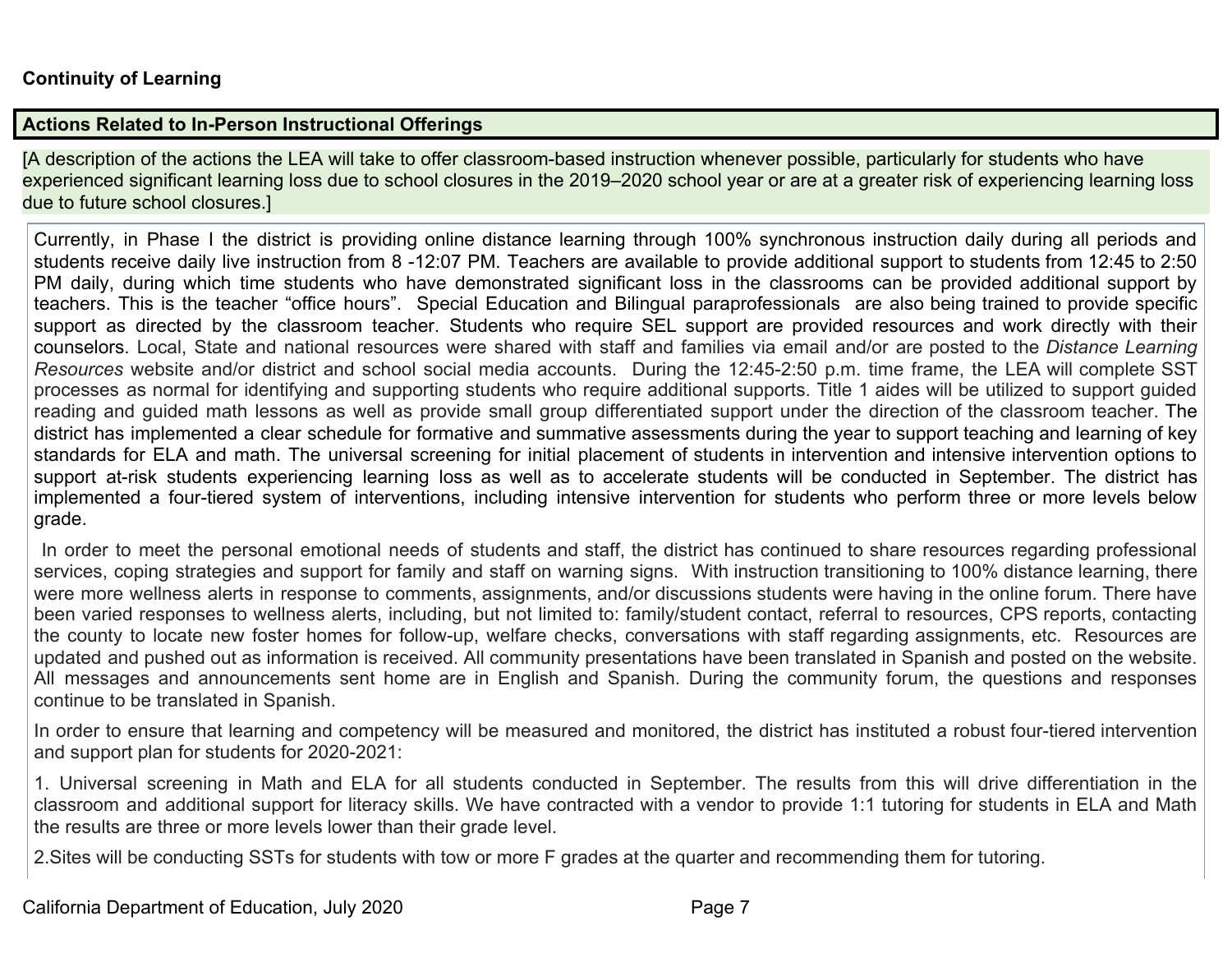3.For students who need additional support beyond site tutoring, the district is providing district wide subject specific support from 4-6 p.m., Monday - Thursday.

4. Additionally, we will give every student access to 24/7 homework help with a Tutoring firm so families and students can get unlimited real-time help when they need it.

Attached below is the district's continuum plan for reopening of schools. This clearly explains how the district plans to provide classroom-based instruction upon receiving further direction from CDE and Department of Health to safely open schools.The district has also developed robust cleaning and safety measures for students and staff throughout each phase. The district has provided PPE at all sites and has posted the safety guidelines for staff and visitors to follow. The district in-person return plan includes Phase 2 when 25% of students would attend each day and Phase 3 when 50% of students would attend twice a week. With the latest CDE directive the district is conferring with site and district administrators to develop a plan to meet the 14:2 student/staff ratio and bring in students who are experiencing learning loss and to provide direct instruction to students in specific programs that could be accomplished while maintaining safety. The plan also includes the return of certificates and other support staff to conduct in-person instruction.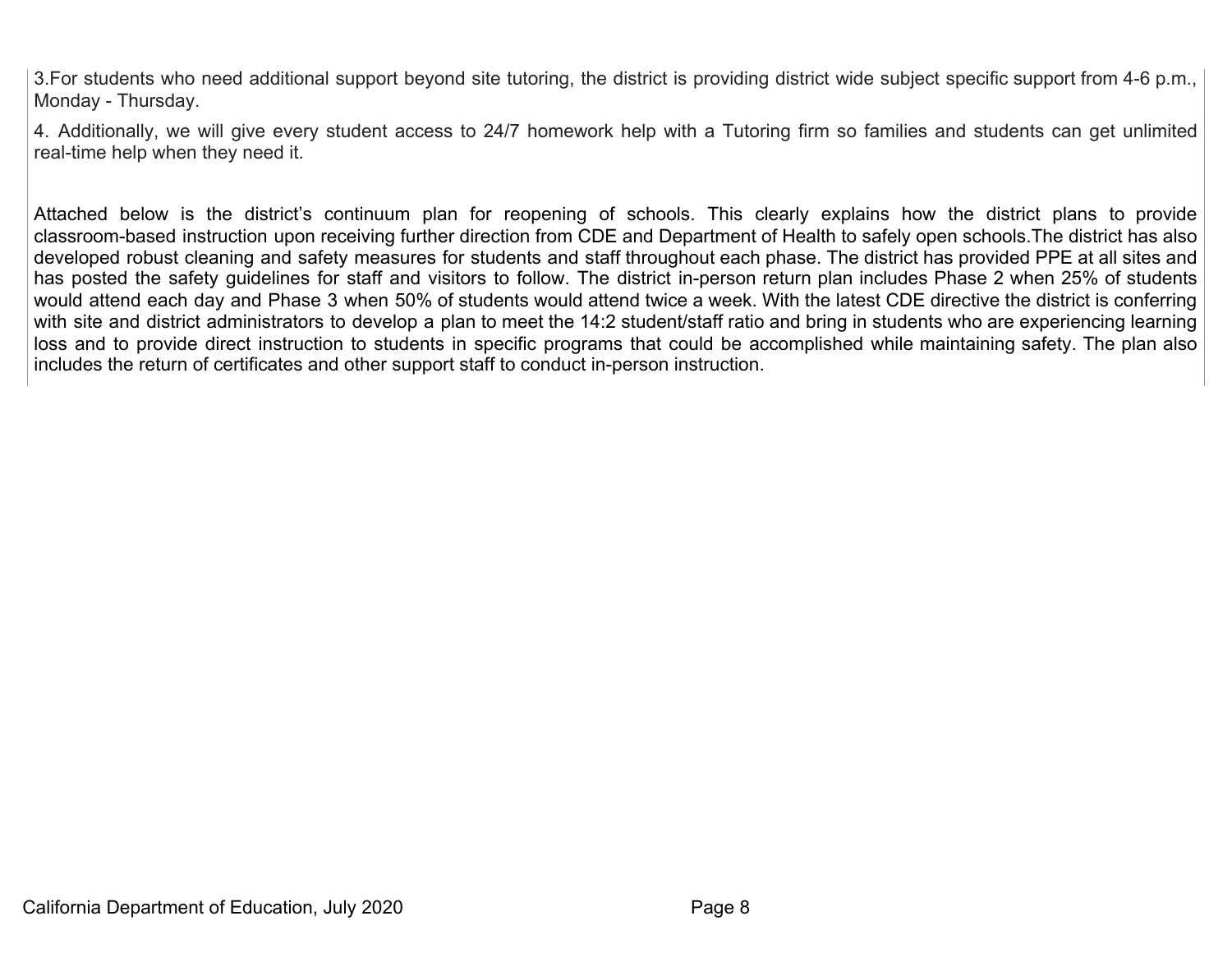| <b>AREA</b>        | <b>PHASE 1</b>                                                                                                                                                                                                                                                                                                                                                                               | <b>PHASE 2</b>                                                                                                                                                                                                                                                                                                                                                                                                                                                                                                                  | <b>PHASE 3</b>                                                                                                                                                                                                                                                                                                                                                                                                                                                                                                                             | <b>PHASE 4</b>                                                                                                                      | <b>PHASE 5</b>                                                                                                                       |
|--------------------|----------------------------------------------------------------------------------------------------------------------------------------------------------------------------------------------------------------------------------------------------------------------------------------------------------------------------------------------------------------------------------------------|---------------------------------------------------------------------------------------------------------------------------------------------------------------------------------------------------------------------------------------------------------------------------------------------------------------------------------------------------------------------------------------------------------------------------------------------------------------------------------------------------------------------------------|--------------------------------------------------------------------------------------------------------------------------------------------------------------------------------------------------------------------------------------------------------------------------------------------------------------------------------------------------------------------------------------------------------------------------------------------------------------------------------------------------------------------------------------------|-------------------------------------------------------------------------------------------------------------------------------------|--------------------------------------------------------------------------------------------------------------------------------------|
|                    | <b>Teachers/Counselors have</b><br>option to work from home<br><b>Students attend online</b>                                                                                                                                                                                                                                                                                                 | <b>Teachers and staff are at</b><br>sites<br><b>Students attend 1 day per</b><br>week                                                                                                                                                                                                                                                                                                                                                                                                                                           | <b>Teachers and staff are at</b><br>sites<br><b>Students attend 2 days per</b><br>week                                                                                                                                                                                                                                                                                                                                                                                                                                                     | School sites open at full<br>capacity with<br>precautions                                                                           | <b>School sites open</b><br>without restrictions                                                                                     |
| <b>Instruction</b> | 100% Distance Learning                                                                                                                                                                                                                                                                                                                                                                       | Cohort A/B/C/D<br>approximately 25%                                                                                                                                                                                                                                                                                                                                                                                                                                                                                             | Cohort A & B<br>approximately 50%                                                                                                                                                                                                                                                                                                                                                                                                                                                                                                          | Students are back in<br>school 100%                                                                                                 | Students are back in<br>school 100%                                                                                                  |
|                    | <b>Distance Learning using</b><br><b>ACELLUS</b><br>٠<br>CANVAS<br><b>Enhanced Google</b><br>Classrooms<br>Minimum Day schedule<br>followed at each site.<br>All schools have the same<br>start and end time for the<br>minimum day schedule-<br>depending on a 6 <sup>th</sup> and 7 <sup>th</sup><br>period day.<br>Students in asynchronous<br>online instruction with their<br>teachers. | <b>Blended Learning Program</b><br>Each cohort attends one day<br>- Monday, Tuesday,<br>Thursday, and Friday.<br>Students in one-day<br>synchronous and three-day<br>asynchronous online<br>instruction with their<br>teachers.<br>Wednesday: No students on<br>campus<br>Teacher prep/504/IEPs and<br>planning and PD.<br>Teachers will communicate<br>with families<br><b>Teachers will monitor</b><br>student progress and well-<br>being<br><b>VVUHSD Distance Learning</b><br>using online program using<br><b>ACELLUS</b> | <b>Blended Learning Program</b><br>Cohort A - Attends Monday<br>and Tuesday.<br>Cohort B - Attends<br>Thursday and Friday.<br>Students in two-day<br>synchronous and two-day<br>asynchronous online<br>instruction with their<br>teachers.<br>Wednesday: No students on<br>campus<br>Teacher prep/504/IEPs and<br>planning and PD.<br>Teachers will communicate<br>with families<br><b>Teachers will monitor</b><br>student progress and well-<br>being<br><b>VVUHSD Distance Learning</b><br>using online program using<br><b>ACELLUS</b> | Return to traditional<br>daily classroom<br>instruction<br><b>VVUHSD Distance</b><br>Learning using online<br>program using ACELLUS | Return to traditional<br>daily classroom<br>instruction.<br><b>VVUHSD Distance</b><br>Learning using online<br>program using ACELLUS |

VVUHSD Distance Learning - Full time online instructions - schools are open; however, students choose to stay home and participate in full-time classes that deliver online curriculum Board adopted - ACELLUS. Students can return to the classroom setting at any time.

VICTOR VALLEY VIRTUAL ACADEMY- Full-time virtual instruction - schools are open, but these students wish to enroll into the new school. These students are completely online and the content is Acellus. Students are enrolled at the Virtual Academy, which is a separate school. Students cannot transfer to a different site until the end of a semester, as these students are progressing at their own pace.

Actions Related to In-Person Instructional Offerings [additional rows and actions may be added as necessary]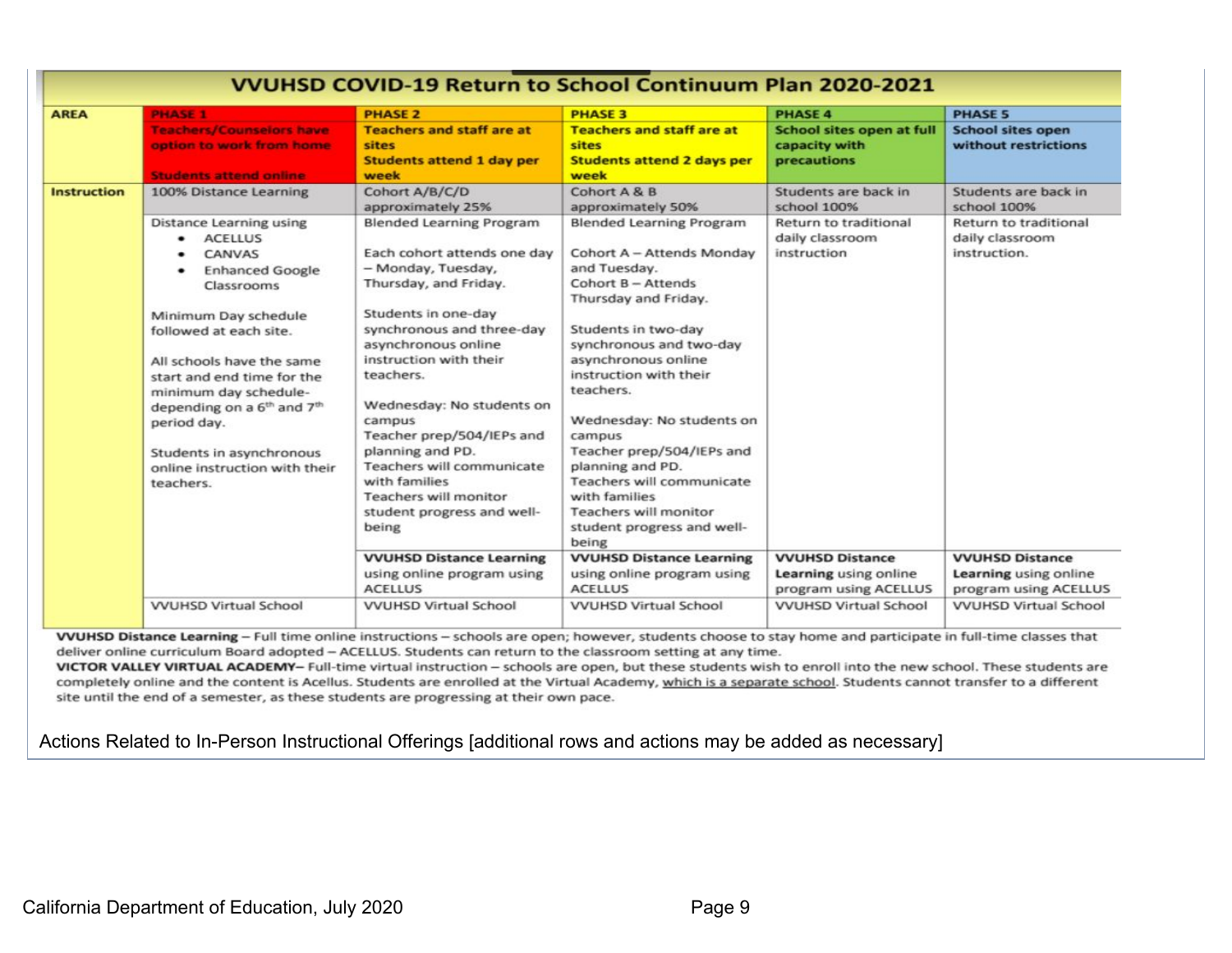|                   | <b>WELCOME TO VVUHSD!</b><br>In order to maintain the health<br>and safety of staff and visitors,<br>please observe the following:                                | <b>HEALTH AND WELLNESS: Healthy Behaviors &amp; Expectations:</b><br>Educate students, parents/guardians, and staff about health promotion and illness<br>$\bullet$<br>prevention practices.<br>Provide a clean, safe, and healthy educational environment for students and staff.<br>$\bullet$<br>Implement social distancing measures, hand-washing, and hand sanitizing.<br>$\bullet$ |
|-------------------|-------------------------------------------------------------------------------------------------------------------------------------------------------------------|------------------------------------------------------------------------------------------------------------------------------------------------------------------------------------------------------------------------------------------------------------------------------------------------------------------------------------------------------------------------------------------|
| Wear a mask       | Pursuant to state and county mandates, all<br>visitors MUST wear a mask or face covering to<br>enter the building.<br>*Except for those with a medical exemption. | Require face masks worn by students, staff, and visitors.<br>$\bullet$<br>Students, staff and visitor temperature will be taken upon arrival.<br>$\bullet$<br>Staff will refer any student with obvious signs or symptoms of illness to the Health Office for                                                                                                                            |
| Social distancin  | Maintain 6-foot distance between others.                                                                                                                          | further monitoring.<br>Engage all stakeholders to maintain a safe, clean and effective environment.<br>$\bullet$                                                                                                                                                                                                                                                                         |
|                   | If you are experiencing signs or symptoms of the<br>flu, cold or Coronavirus please reschedule your                                                               | Facilities and Maintenance Manager will directly assist school administration in their<br>$\bullet$<br>responsibility to evaluate school-based custodial personnel and inspect their work<br>performance.                                                                                                                                                                                |
| be hand sentiteen | Wash your hands or use hand sanitizer whenever<br>possible to avoid contamination<br>Temperature may be taken prior to entering                                   | <b>Daily Cleaning</b> - Custodial staff will work during each school day to support the learning<br>$\bullet$<br>environment.                                                                                                                                                                                                                                                            |
| emperature Check  | the building.                                                                                                                                                     | <b>Enhanced Cleaning - Custodial staff will work between student cohorts to clean and disinfect</b><br>$\bullet$<br>all high-touch surfaces throughout the school.<br>Disinfectant Cleaning - In the event of a COVID-19 confirmed positive, staff will<br>$\bullet$<br>immediately initiate a deep cleaning of the affected areas.                                                      |

| <b>Description</b>                                                                                                                                                                                                                                                                                                       | <b>Total Funds</b><br>Contributing |              |  |  |  |
|--------------------------------------------------------------------------------------------------------------------------------------------------------------------------------------------------------------------------------------------------------------------------------------------------------------------------|------------------------------------|--------------|--|--|--|
| 1. Provide individual and community mobile hotspots to families to increase access to the Internet.<br>Students will continue to receive this support in order to actively engage in the learning process.                                                                                                               | \$75,000.00                        |              |  |  |  |
| 2. New devices for every site to support students and staff through the distance-learning process. Many of<br>the current devices do not have the capacity to provide access to the apps that students need. The<br>computers are either slowing down or crashing as more options are being added for access to content. | \$3,291,826.50                     | $\checkmark$ |  |  |  |
| 3. CTE devices is to support distance learning                                                                                                                                                                                                                                                                           | \$32,858.09                        |              |  |  |  |
| Interactive display screens in each classroom for teacher group zoom meeting and virtual learning-<br>4.<br>ensuring that during Phase 2 and 3 teachers can conduct both live and in classroom-direct instruction.                                                                                                       | \$2,100,000.00                     | N            |  |  |  |
| 5. Docusign to support all IEP, SST and 504 signature for parent participation during DL                                                                                                                                                                                                                                 | \$4,364.00                         | N            |  |  |  |
| 6. All teachers are provided with a laptop and other technology to support Distance learning                                                                                                                                                                                                                             | \$1,260,752.00                     | N            |  |  |  |
| 7. Adobe Esignature for the district to allow for digital signatures for                                                                                                                                                                                                                                                 | \$8,500.00                         | N            |  |  |  |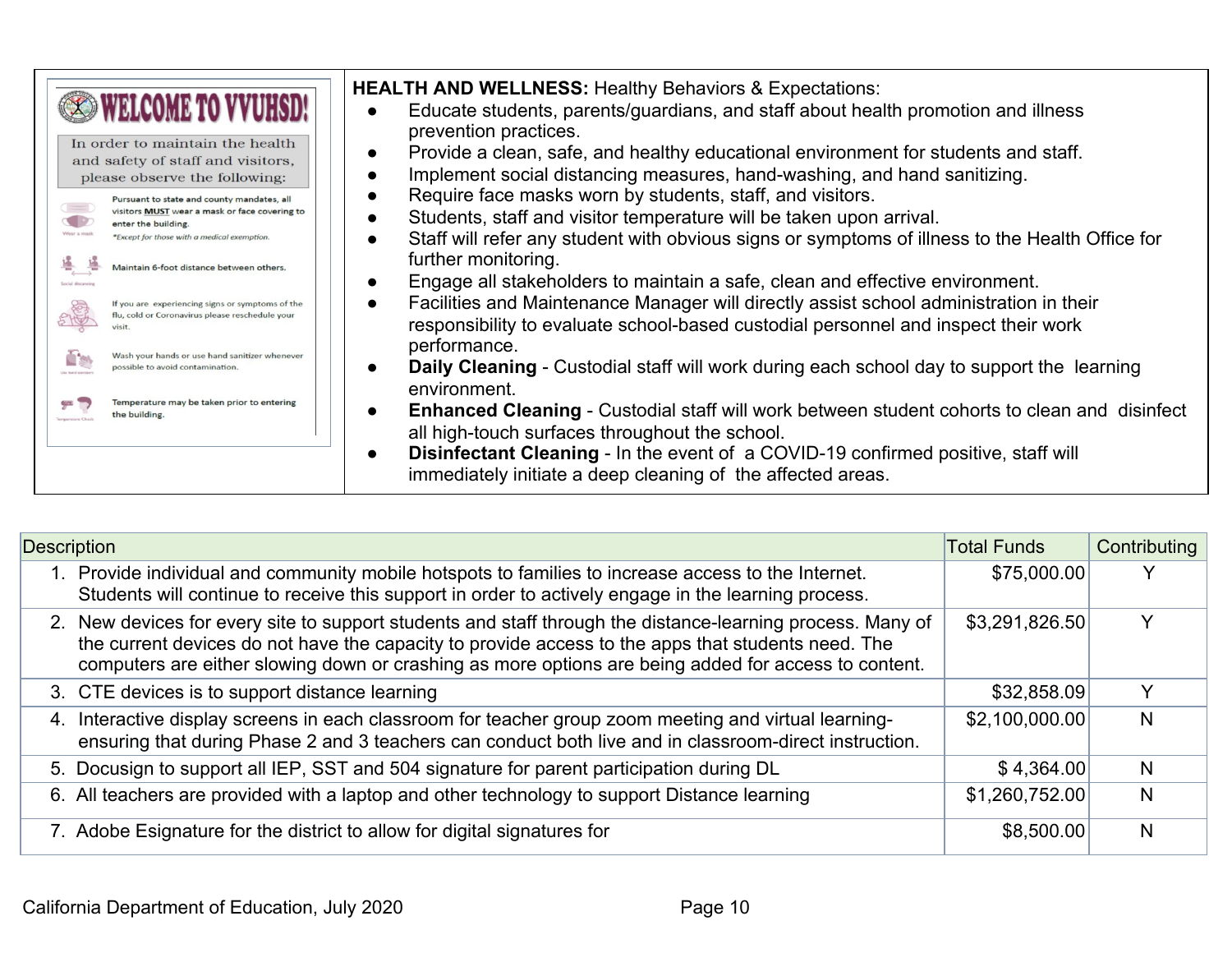| 8. JT Tech - Extreme Networks to ensure reliable and uptime for the increased use of the network for the<br>8,000 plus chromebooks routing through the district system for internet access. | \$89,482.00    |   |
|---------------------------------------------------------------------------------------------------------------------------------------------------------------------------------------------|----------------|---|
| 9. PPE and Desk shields are to be set up in every class to support students and staff safety in the learning<br>environment                                                                 | \$1,500,000.00 | N |
| 10. Online student Google environment monitoring product                                                                                                                                    | \$38,000.00    | N |
| 11. Provide online language translation services to meet the needs of non-English speaker parents                                                                                           | \$10,000.00    | ν |
| 12 Additional subscription for CANVAS for ongoing teacher needs                                                                                                                             | \$40,000       | N |
| <b>Total</b>                                                                                                                                                                                | \$8,450,782.59 |   |

## **Distance Learning Program**

### **Continuity of Instruction**

[A description of how the LEA will provide continuity of instruction during the school year to ensure pupils have access to a full curriculum of substantially similar quality regardless of the method of delivery, including the LEA's plan for curriculum and instructional resources that will ensure instructional continuity for pupils if a transition between in-person instruction and distance learning is necessary.]

The district has met with all teachers in separate content area discussions to address needs and supports. It is the common understanding and commitment of all teachers that students will have access to instruction that is substantially similar in quality as in the regular classroom. All teachers have been trained to create Google classrooms and upload their daily agendas and lesson plans which are standard base and following the pacing guides developed for their grades and content area. In order to support access to curriculum, the district uploaded the online versions of the curriculum already adopted and being implemented in the classrooms. The district was very aware that the spring distance learning provided us with issues that had to be addressed to ensure more consistency. Teachers provide instruction/interaction in a live setting and use Google Meets or Zoom to deliver instruction and interact with their students daily. In addition we have spent a substantial amount of time training the para educators and substitutes so that there is additional support as well no disruption during the instructional time.

For courses that do not have access to online digital curriculum format, the district has supported teachers with access to A-G approved Acellus online content which includes all core subjects, Special Ed and EL accommodations and AP, World Language and elective options. Teachers have been trained to access content from Acellus and supplement that for rigor as needed. The district is using the district adopted assessments. In addition, the district has provided hard copy text books for subject areas that did not have an online option and each school provided pick up drive through option at their sites.

The district team has also purchased EL supplemental materials for designated and integrated programs as well as materials for support for students in the Special Education program. Providing access to EL and Special Ed supplemental digital materials has ensured that students have support in place to address ELD and special education needs.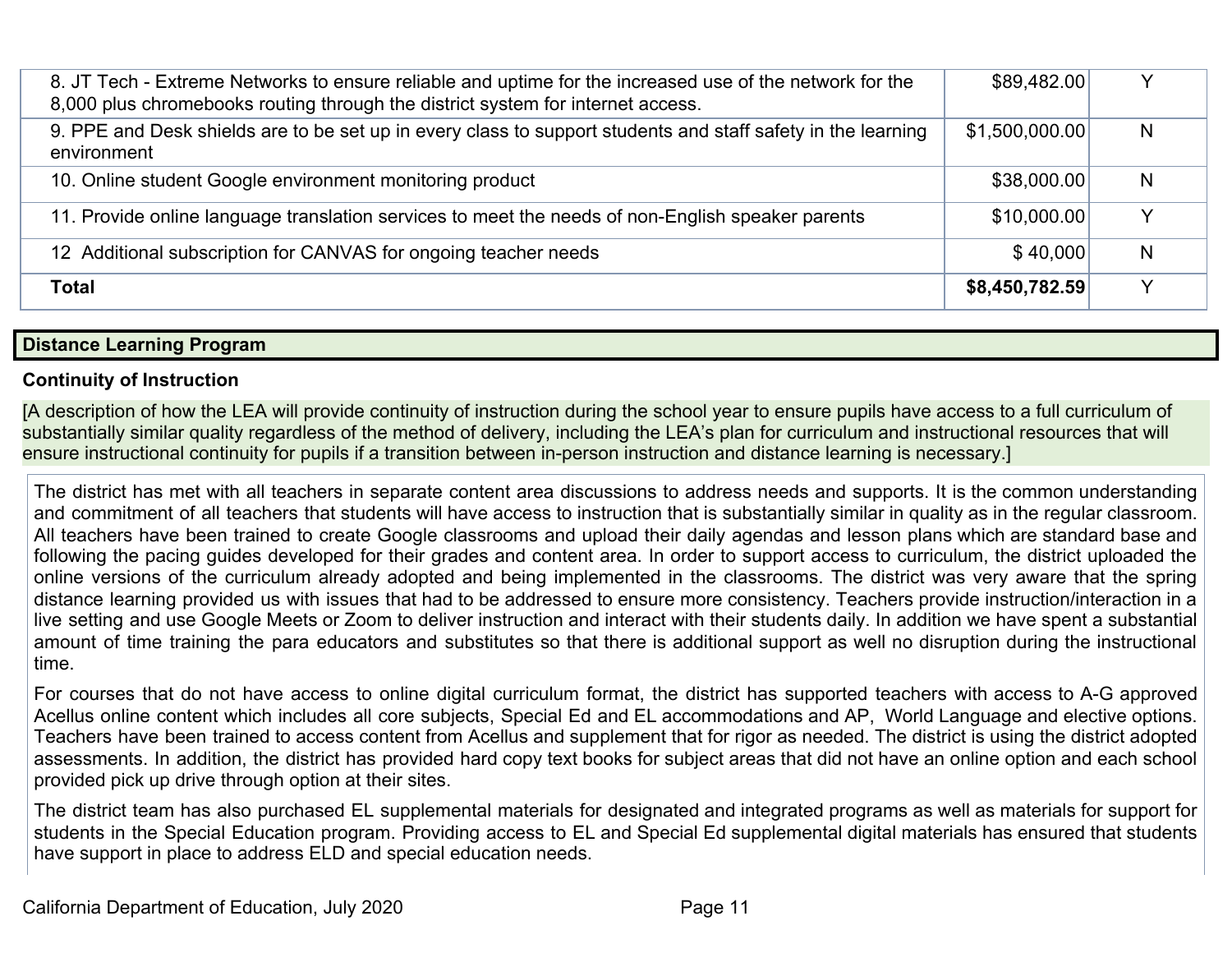ELs- MyEL Companion support program- Integrated support for all grades; iLit for all Level 1 & 2 EL classrooms as well as Rosetta Stone support for newcomer students. Bilingual Paraprofessionals will continue to provide support for our EL's during distance learning during school hours as well as after school tutoring support in all subject areas.

Sp Ed: N2Y for students in the Severe/Profound program

## **Access to Devices and Connectivity**

[A description of how the LEA will ensure access to devices and connectivity for all pupils to support distance learning.]

During the initial spring closure, the district conducted a survey in March 2020 along with weekly announcements and emails reminders for families to pick up a device and Wi-Fi if needed, from the district office. We sent emails and phone blasts in English and Spanish to remind parents to complete the survey so we could schedule a pickup. Those who did not respond, were called 1:1 by office staff both at the site and the district. This support continued through the summer school in June 2020. The district has distributed over 6000 devices and over 500 hotspots to families that have requested for this.

The district continues to post publicly and announce at all Superintendent forums that devices are available for families as needed. The district also conducted a stakeholder survey in March as well as in July asking families to contact [helpdesk@vvuhsd.org](mailto:helpdesk@bvuhst.net) to request for devices and Wi-Fi hotspots if needed. Additionally, every site has a Computer Media Specialist whose responsibility is to support students at the site with technology related questions. We have also created an after school teacher leader groups (Trainer of Trainers), who are working with teachers, paraprofessionals, administrators and parents to support their technology needs related to access, content, gradebook, google search etc.

For the 2019-20 school year, the district conducted a family technology needs survey and procured the devices and hotspots to distribute to students. Based on parent responses, the district distributed almost 4000 devices and 150 hot spots. Priority door to door delivery was made for seniors who had either failed to respond or whose attendance appeared to decline. The district also fitted the school buses with hot spots and had those located in 11 identified high population spots throughout the district. We also handed out over 50 laptops and hotspots to staff for their work access from home. The District was able to support distance learning through multiple enhancements and upgraded resources. This included take-home Chromebooks, filtered internet access for all students, staff and student tech support, virtual classes and meetings through Google and Zoom products, single sign-on access for applications and access to virtual desktops. Vendors assisted by allowing access to upgraded features of their products.

For the summer school, we continued to support student requests and continued the distribution into August when school started as part of the school activity in August 2020. All new students enrolled in the district are asked if they need a new device or Wi-Fi and are sent to the appropriate department to pick one up. Therefore, the district has provided access to devices to every student who needed a device both during the spring School closures and also during the summer in order to support the start of the 2020 – 2021 school year. In order to ensure that families continue to have access to the Internet, the district has identified 11 locations where from 8-12:30 PM each day, a school district bus with a Wi-Fi router is placed in that location. Announcements have been sent to families to access the Wi-Fi locations if they have Internet issues at home. We have distributed over 6000 devices and over 500 hot spots till date.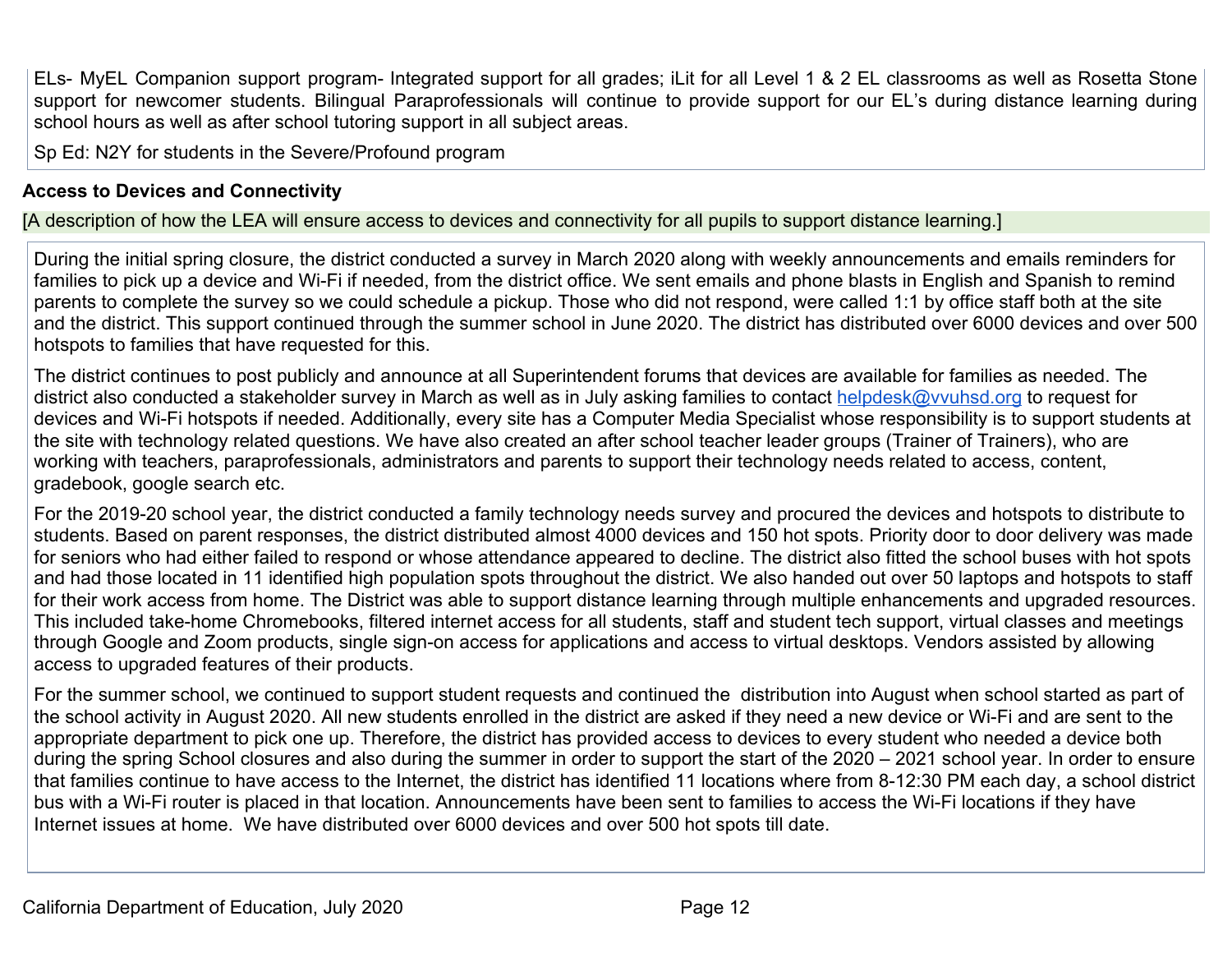### **Pupil Participation and Progress:**

[A description of how the LEA will assess pupil progress through live contacts and synchronous instructional minutes, and a description of how the LEA will measure participation and time value of pupil work.]

The district adopted a schedule to meet the minimum instructional requirements of 240 minutes. The district's day includes 247 minutes: 8 a.m.-12:07p.m. daily. During this time all teachers are providing LIVE interaction/instruction (synchronous) with attendance being taken on AERIES. Teachers are also monitoring progress on content through their lesson plans. Teachers are using one of the two platforms: Google classrooms or CANVAS. Teachers are uploading their instruction lesson plans and monitoring students with completion of assignments as per the lesson plan and entering that on AERIES as grades related to the assignments.

Students are required to attend live sessions for the 31/37 minute periods each day. Teachers Weekly Engagement Log has been developed as a comprehensive record keeping for documentation of learning. Student daily participation record is in place to support tiered intervention for students who have missed three or more days. Since the district is in synchronous learning, the students are given attendance for participating by signing in and engaging in the day's activities during the class.

Participation and time value of student work will be measured in the following way:

All teachers have created a google classroom and uploaded their daily/weekly/bi-weekly lesson plans.

Teachers will enter their daily activity on their Google grade book that matches their daily lesson plan.

When a student completes the assignment, the teacher provides the grades. It is important to note that since we are synchronous and classes are held LIVE everyday, and students are required to attend LIVE for each session. Students get their points when they submit their work.

Student participation is noted in the AERIES attendance daily. We have also included three tiered intervention for attendance monitoring in order to address students who have three or more days of absences per week. We have also created a clear process involving parent contact and home visits.

**Distance Learning Professional Development** [A description of the professional development and resources that will be provided to staff to support the distance learning program, including technological support.]

The district has provided extensive professional development in the spring, during summer, and at the start of school in the fall. Teachers were provided training with Google classrooms and CANVAS in order to support them with accessing the online platforms. In addition, content training has been provided in all core subjects, including world language, CTE and AP courses. The district has purchased ACELLUS supplemental online materials and training has been provided for teachers on accessing this content. The district has also trained paraprofessionals, bilingual aides, and roving substitutes in Google classroom, ACELLUS and Canvas in order for them to support instruction.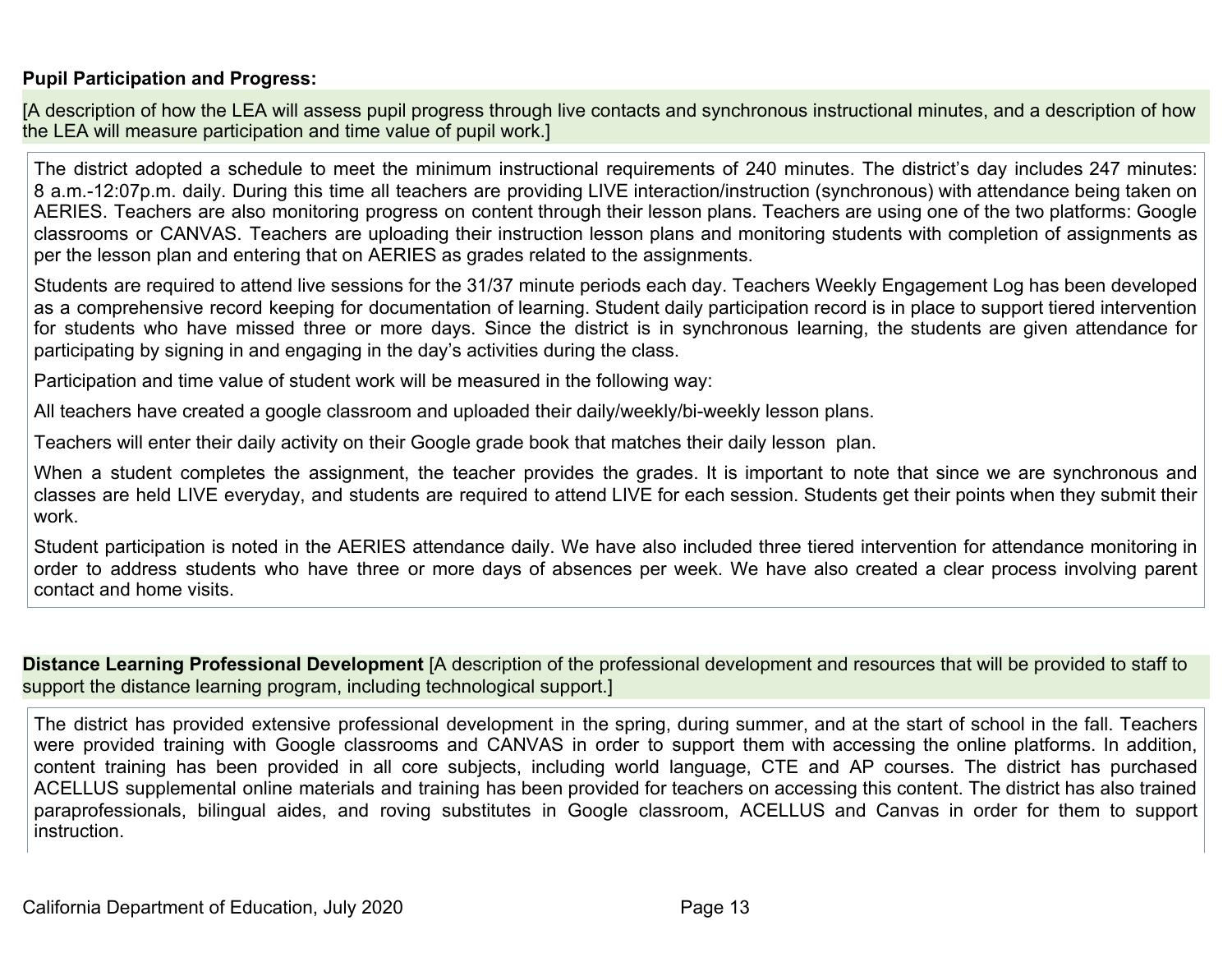In order to provide ongoing support throughout the year to parents, teachers and support staff with accessing student progress reports and monitoring content and instructional implementation, the district has created a trainer of trainer model (TOT) and selected 12 teachers to work with education services team to provide ongoing weekly professional development and troubleshooting support for teachers. These TOTs will also provide training for parents and guardians so they can access and monitor student progress during his online instruction distance-learning as well as support with online access, assessment and lesson design. This will continue all year.

In addition, each site has a Computer Media Specialist to assist students, parents and staff with technology support with devices and internet connections, and other supports such as wifi, log-ins etc. The district also operates a [HELPDESK@VVUHSD.org](mailto:HELPDESK@VVUSHSD.org) email address that is posted on all documents sent home and the district/site websites. For parents who don't have emails, we have a helpdesk phone number. Support is provided in English and Spanish for families.

The ACELLUS curriculum includes SEL courses to support teacher integration of SEL units. Teachers have been trained extensively to access and use these resources and the TOTs will continue to provide the support.

Additionally, we have contracted with SBCSS to continue our work around standards alignment in ELA and math with all schools and reassessing the CFAs in ELA and math to ensure that we are measuring what we are teaching.

### **Staff Roles and Responsibilities**

[A description of the new roles and responsibilities of affected staff as a result of COVID-19.]

All certificated staff (teaches and counselors) are back at work, though only 18% are reporting to their classrooms. The district has allowed certificated teachers and counselors to work from their homes. Classified staff has also been provided a schedule for rotation to limit exposure at work.

The district has repurposed several groups of classified staff to support ongoing needs during COVID-19:

1.Transportation staff has been reassigned to schools and the Enrollment Center to help with making phone calls to parents and to respond to parent queries to support the enrollment process. They have also been assigned to various locations around the district to support with health and safety measures such as temperature taking, people using PPE gear, and making sure that everyone is maintaining the 6 feet distance. Many of the bus drivers have also been assigned to provide community Wi-Fi through their buses and are parked in identified locations to provide additional access to families.

2. Food services staff have been deployed for delivery of meals throughout the community as well as to support with phone calls and parent contacts as needed.

3.Custodial staff schedules have been accommodated to reduce night staff. However, they have been provided a strict schedule to clean and maintain the campus and do any upgrades necessary to prepare for the start of school.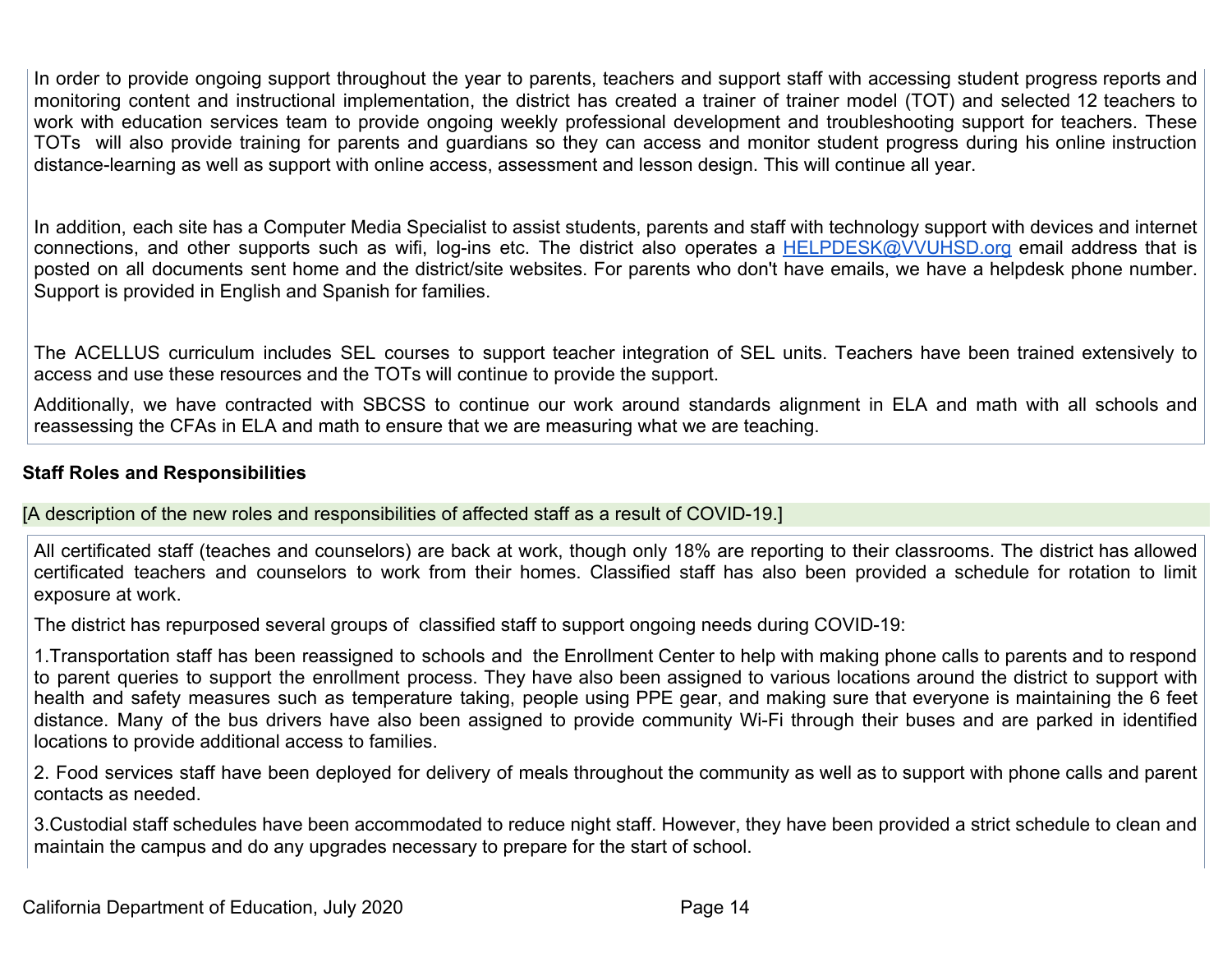4. All of the staff are back at sites as all schools and district offices are open while maintaining strict guidelines around contact, face shields, masks, desk shields, temperature taking etc.

5.Paraprofessionals are assigned to the classroom while several 1:1 paras are continuing to provide academic support as needed. Several have been deployed to other responsibilities such as helping with textbook returns, computer distribution to students and families working with the special education office to contact parents and working at school sites to ensure the students and parents have the support they need to sign onto classrooms, or calling them when they are absent from school for three or more days.

6. Campus security staff have been deployed to various locations to help with textbook drop off/pickups, digital device distribution, temperature taking, etc.

7. School Resource Officers are assisting with home visits to identify families that have not been able to complete the enrollment process and/or who have failed to engage during distance learning.

8. The district purchased Acellus online curriculum allows for each teacher to provide SEL support to students.The first week of school was focused with Principals and teachers spending time on wellness checks and SEL units. Our counselors, teachers and administrators are all attending PBIS, 504 nd SST training to make sure we do not let a student fall through the cracks.

#### **Supports for Pupils with Unique Needs**

[A description of the additional supports the LEA will provide during distance learning to assist pupils with unique needs, including English learners, pupils with exceptional needs served across the full continuum of placements, pupils in foster care, and pupils who are experiencing homelessness.]

The district has instituted 100% distance-learning for phase 1 back to school this fall. Teachers will have "office hours" each day to meet with individual students and small groups to provide additional support for pupils with unique needs. Distance learning plans will be created through the IEP process for students. Special education teachers, along with their instructional aides, will be meeting with students on a daily basis in an effort to prevent learning loss.However, the district also designed supports for students as follows:

1.English Learners: Bilingual paras have been assigned to teacher classrooms and are assigned to support students during the instructional period from 8-12:07 daily. These bilingual paras have also been trained on the ELLevation program that is used to monitor students. State ELPAC tests for reclassification have been scheduled with one-to-one support for students. All general education English teachers are provided with MyEL Supplemental materials for Integrated ELD and ILit for LTEL students. English 3D is available digitally for students in levels 3 & 4.

2. Pupils with exceptional needs will be provided individualized and group support to meet IEP goals. Additional intervention materials in all core classrooms are available through ACELLUS to support with accommodations to access the content. Since the curriculum is vectored, it meets the requirements of differentiation and supports teachers with meeting the IEP goals and learning objectives. N2Y materials are being purchased to support students with significant needs in order to meet basic learning skills. All para-educators supporting classrooms are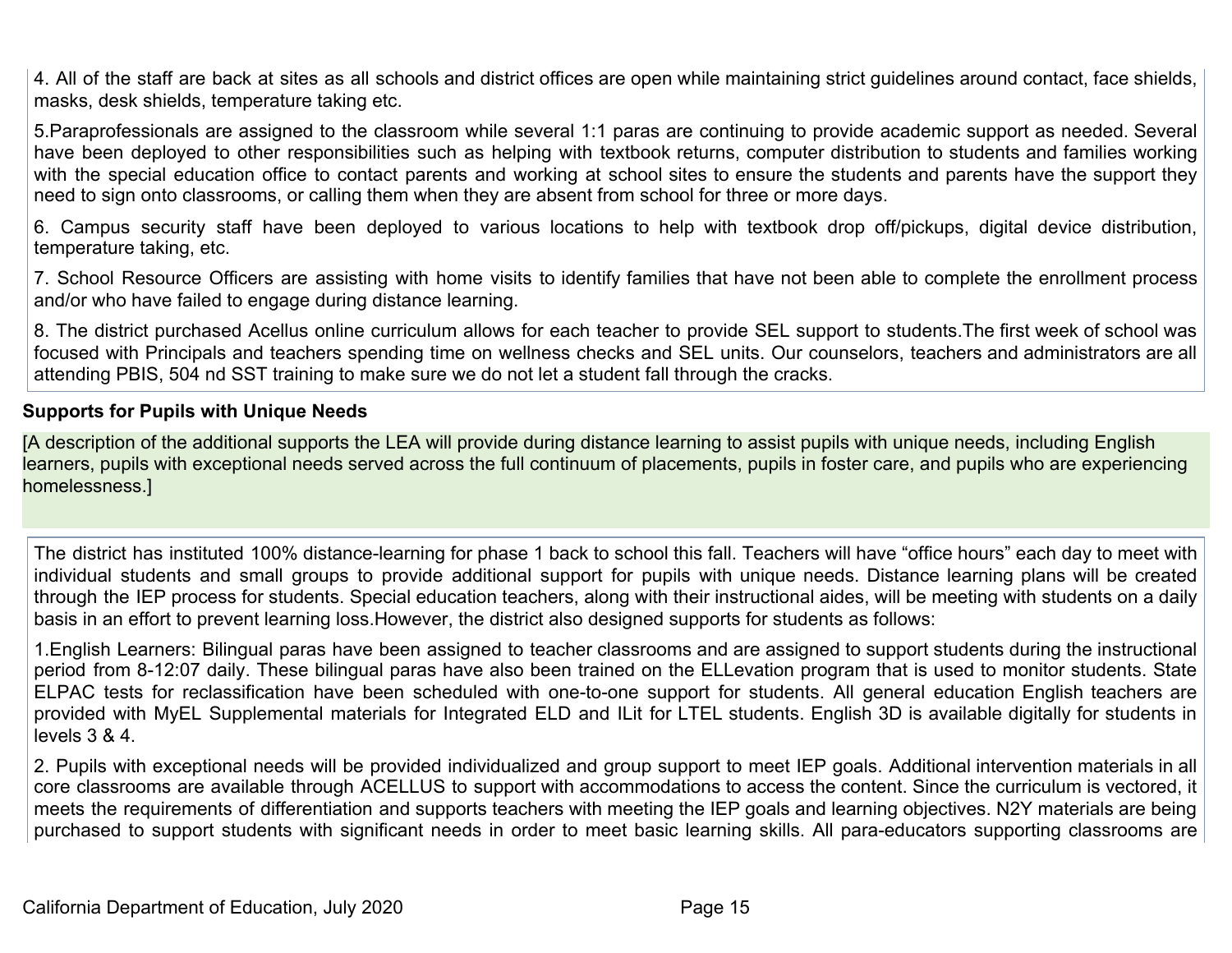being trained in this material so that they can provide guidance as needed. The team is also purchasing additional online intervention materials to meet the needs of intensive support with literacy skills.

3. Pupils in foster care have support through the foster care counselor who has been hired to provide direct guidance and interact with families. Additionally, the expansion of Tier II, III and the after school credit remediation are all designed to support student access beyond the school day.

4. Homeless :

- Frequent communication and contact with pupil; providing of resources and referrals to appropriate local, county, and state agencies for assistance

-Providing technology and school materials/resources to ensure pupils are able to actively engage in the distance learning model.

-Establish recurring virtual meeting times and/or phone calls with pupils to allow for continuous monitoring and support.

We will continue to provide information and support to our at-risk families. The counselors and principals have been building a list of local resources and will consult with the District, county, and SELPA resources on a case by case basis as needed. Our sites continue to collect necessities (clothes, shoes, school supplies, personal hygiene items, etc) and make them available to any family that expresses need.

5. Specialized instruction for special education students shall be delivered through an online platform that provides synchronous and asynchronous learning experiences in the form of daily live interaction with certificated employees and peers focused on quality, challenging content that is aligned to grade level standards equivalent to in-person instruction, but using technological delivery that may include audio, video, and computer modalities. Instructional time shall include direct instruction during online synchronous learning (which may include instructional aide student support) delivered during the established daily school schedule, after school available time for additional support, and independent student work as appropriate. Online delivery may include, but is not limited to, Google Classroom teaching and communication, Google Meet daily lessons and or Zoom, Accelus, Canvas, Go Guardian learning sessions, phone contact, and emails. Special education staff will collaborate with general education teachers and with families, as appropriate, to determine instructional modifications during distance learning. While distance learning cannot completely replicate an in-session school day, efforts will be made to provide the support needed to ensure that instruction meets the unique needs of the student and continues to provide educational benefit.

6. Increase assessment to determine social emotional and academic support to address learning loss and trauma.

7. Continue to expand access to College and career readiness for all students.

| <b>Description</b>                                                                                                                                                                                                                                                                                                                                                                                                                                                    | <b>Total Funds</b> | Contributing |
|-----------------------------------------------------------------------------------------------------------------------------------------------------------------------------------------------------------------------------------------------------------------------------------------------------------------------------------------------------------------------------------------------------------------------------------------------------------------------|--------------------|--------------|
| 1. Online materials to support designated and integrated ELD across the district. The district's adopted<br>ELA materials do not have online access to an EL component which has proved to be difficult for<br>teachers when asynchronous learning is being assigned. These materials are all part of the district<br>adopted ELA core materials and therefore is our supplemental addition for teachers and students to<br>support the English language acquisition. | \$91,587.50        | [Y]          |
| 2. Mandatory training for all ELA/ELD teachers on designated and integrated supports.                                                                                                                                                                                                                                                                                                                                                                                 | \$15,000           |              |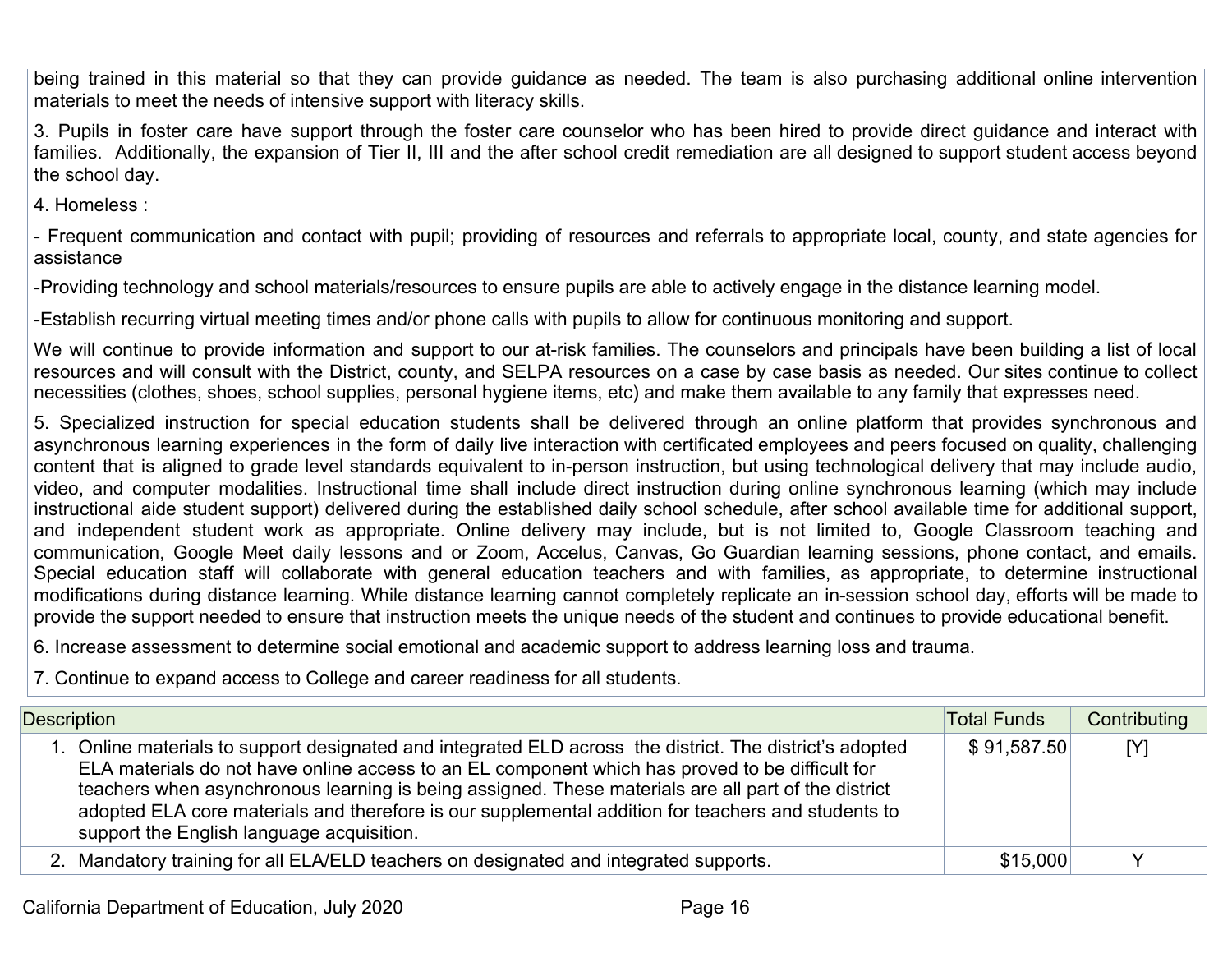|          | 3. Online materials (N2Y) for students in the Special Education Severe to Profound program. Parents and<br>service providers are able to continue to support students with continued Learning through materials that<br>are appropriate yet easy to use. Each of these programs have built-in assessments and are adjusted to<br>the student's ability which also supports the individual IEP plans and monitoring of student progress<br>towards the goals and objectives. | \$110,734.94   | ſΝ |
|----------|-----------------------------------------------------------------------------------------------------------------------------------------------------------------------------------------------------------------------------------------------------------------------------------------------------------------------------------------------------------------------------------------------------------------------------------------------------------------------------|----------------|----|
| students | 4. Assessment protocols for students with learning gaps to determine needs for EL, FY and Homeless                                                                                                                                                                                                                                                                                                                                                                          | \$15,000       | Y  |
|          | 5, BASC III assessments for Special Education and SEL learning                                                                                                                                                                                                                                                                                                                                                                                                              | \$2000.00      | N  |
|          | 6. Illustrative Mathematics for our IM9 and MC7 courses and SPED<br>Math Language Routine specifically targets EL learners. 1,000 licenses at \$19 per license                                                                                                                                                                                                                                                                                                              | \$19,000       | Y  |
|          | 7. Read 180/System 44 reading program for students who need additional assistance, including FY, HL, EL<br>and students at-risk.                                                                                                                                                                                                                                                                                                                                            | \$370,000.00   | Y  |
|          | 8. Box of manipulatives that serves as part of the learning plans for special needs                                                                                                                                                                                                                                                                                                                                                                                         | \$10,000       | N  |
|          | 9. Laptops, interactive manipulatives and other classroom supports for students served in the moderate to<br>severe programs                                                                                                                                                                                                                                                                                                                                                | \$50,000.00    | N  |
|          | 10. Additional staff time to support Distance Learning needs for students and families (Trainer of Trainer<br>Model implementation)                                                                                                                                                                                                                                                                                                                                         | \$50,000       | Y  |
|          | 11. Cost for teachers to provide after school credit recovery and support                                                                                                                                                                                                                                                                                                                                                                                                   | \$250,000      | Y  |
|          | 12. CTE E-Textbooks                                                                                                                                                                                                                                                                                                                                                                                                                                                         | \$122,912.58   |    |
| 13.      | Purchase of Google Enterprise for Education to support distance learning initiatives.                                                                                                                                                                                                                                                                                                                                                                                       | \$28,000.00    | N  |
|          | 14. Purchase PPVT-5 Q-global Scoring 1 for Severe to profound speech assessment                                                                                                                                                                                                                                                                                                                                                                                             | \$3,348.00     | N  |
| 15.      | Purchase of Naviance for college and career support for all students.                                                                                                                                                                                                                                                                                                                                                                                                       | \$60,000.00    | N  |
| Total    |                                                                                                                                                                                                                                                                                                                                                                                                                                                                             | \$1,197,583.02 | Y  |
|          |                                                                                                                                                                                                                                                                                                                                                                                                                                                                             |                |    |

# **Pupil Learning Loss**

[A description of how the LEA will address pupil learning loss that results from COVID-19 during the 2019–2020 and 2020–21 school years, including how the LEA will assess pupils to measure learning status, particularly in the areas of English language arts, English language development, and mathematics.]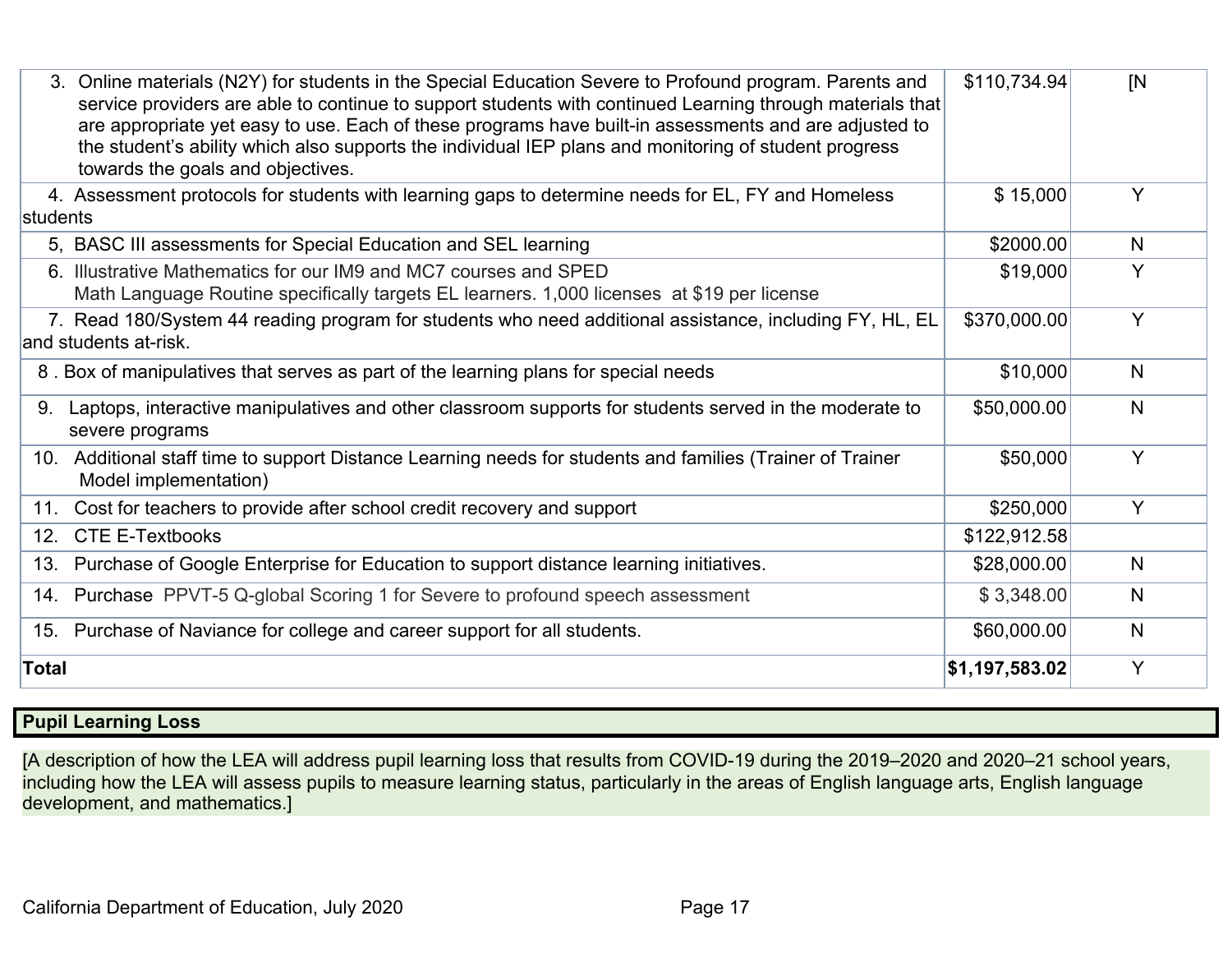Student participation is measured through the Learning Log which is monitored daily through the completion and submission of assignments as entered on AERIES gradebook. All subjects are measured in this way and teachers provide synchronous and asynchronous assignments to monitoring learning and engagement. Assignments include Quizzes, homework, classwork, tests, projects etc.

In order to address pupil learning loss that results from COVID-19 during the 2019–2020 and 2020–21 school years, and to assess pupils to measure learning status, particularly in the areas of English language arts, English language development, and mathematics, the district has implemented the following steps:

Universal screening using STAR Renaissance will be conducted in August 2020 in order to get information for students who require intervention provided through Tier II and III supports and intensive intervention for those who are three or more grade levels below standard with the district's tiered intervention plan.

Both ELA and mathematics teacher groups representing grades 7-12 have revised the pacing guides. Next, the teachers will work as grade level teams to finalize the pacing guides and align the CFAs to the guides for the quarter. The CFA is based on the CA essential standards for each grade and allows teachers to use the results for planning of instruction, re-teaching and scaffolding as needed.

The district also conducts placement assessment for students who are coming into the seventh and the ninth grade for next year. The MDTP assessment is used to support this placement of students in remediation math and accelerated math. This assessment will also be conducted this year on schedule to support students and use the data for summer intervention purposes.

ELD: students who were unable to complete the summative ELPAC in 2019 – 20, will complete the test by October 30 of this year and the data will be used for reclassification purposes. Additional support is being designed for LTELs who have not yet been reclassified and are facing significant learning loss as indicated through the Star Renaissance Universal screening assessment conducted in August. Yearly students also participate in ongoing assessments for language acquisition along with the CFAs developed in ELA.

Students in special programs also participate in the assessment as designed for ELA and math. The universal screening data will be used for redesignation purposes if it matches the students progress,goals and objectives.

The district has implemented a four-tiered learning loss plan: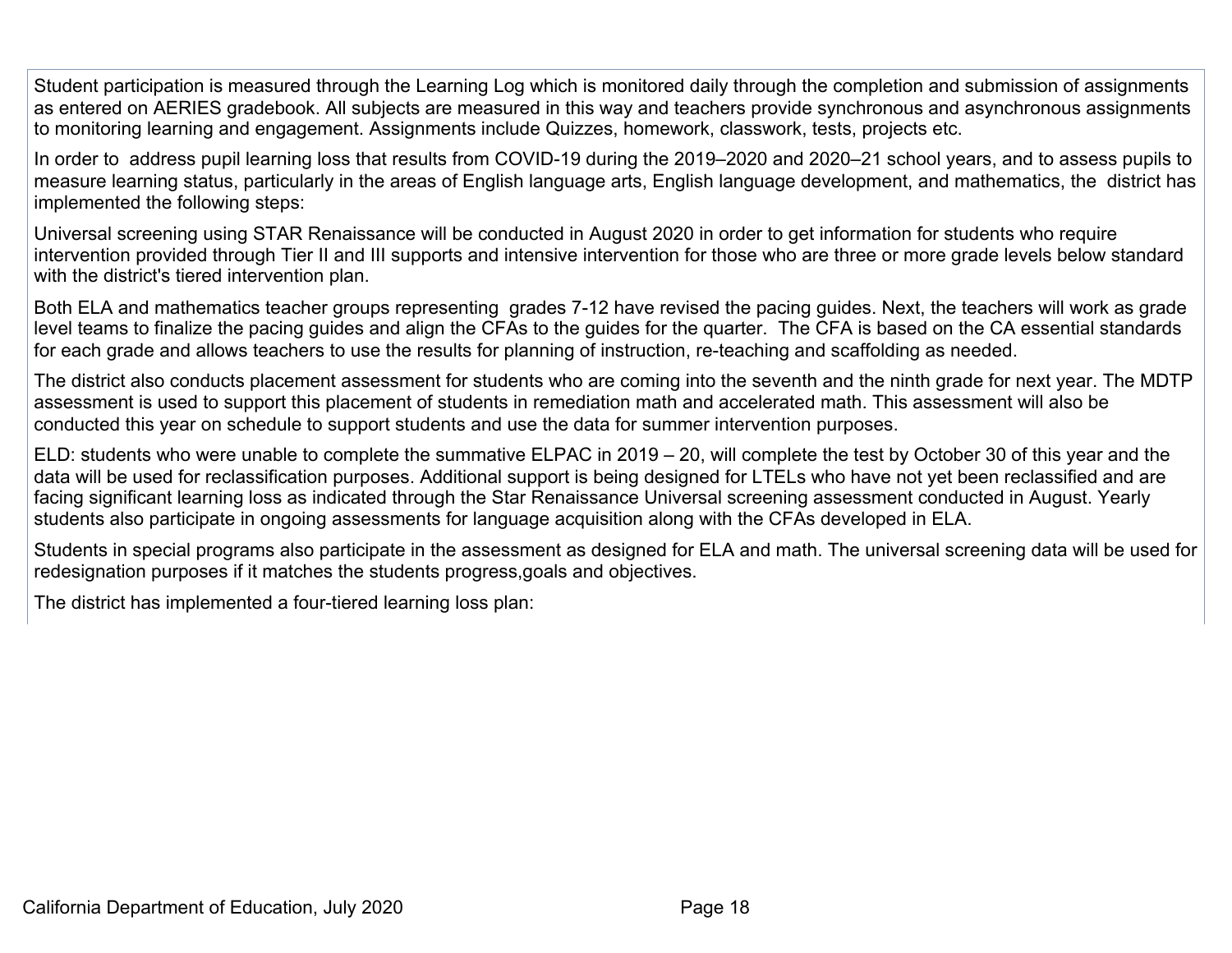| Tier I         | <b>Start on Aug 3</b> | Teachers providing the support during asynchronous time for 12:37-2:50 daily              |
|----------------|-----------------------|-------------------------------------------------------------------------------------------|
| Tier II        | <b>Start on Oct 1</b> | Site based from 3-4 p.m. daily                                                            |
| Tier III       | Start on Oct 5        | District level subject specific training provided by teachers. (See below) 4:00-6:00 p.m. |
|                |                       | 24/7 Tutoring with FEV utors                                                              |
| <b>Tier IV</b> | Start on Oct 19       | Intensive Tutoring District level with FEV tutors                                         |

# **Pupil Learning Loss Strategies**

[A description of the actions and strategies the LEA will use to address learning loss and accelerate learning progress for pupils, as needed, including how these strategies differ for pupils who are English learners; low-income; foster youth; pupils with exceptional needs; and pupils experiencing homelessness.]

The district has provided students with instructional materials - both hard copies and online access. For some courses that do not have access to digital versions of the materials, the district has provided access to Acellus and UCScouts digital content, which also includes AP, CTE and Honors courses. Both these are UC A-G approved. The district recognizes that the learning loss has to be addressed and has introduced these options, each of which is tailored to meet the needs of English Learners, Low-Income, Foster Youth, Homeless and students with exceptional needs..

1. Devices and individual hotspots are given to all Homeless and Foster Youth students.

2. Tiered Intervention includes tutoring provided both at the site and district level and is accessible beyond the instructional day to allow for students to access at their own time.

3.. Acceleration and credit remediation includes during school and after school options to remediate a course to earn the credits.

3. Intensive Tutoring for homeless and foster youth will include reading and math interventions for students performing 3 or more levels below grade level in Universal screening. They will be provided a high quality program by an outside vendor that specializes in academic and social emotional support. They will also access our district after school tutoring program which is provided by district teachers. The district is also adding peer tutoring to support students.

4. Intensive support for Special Education and English Learners include purchase of supplemental materials which include teacher training and data assessment. This area will also be supported by an outside support team with an Academic Success coach. This coach will meet with the coordinator of special education and english learner programs and through the use of data (universal Screening data, ELPAC, grades, etc) they will identify target groups of students at each school site that will engage in intensive learning support beyond the regular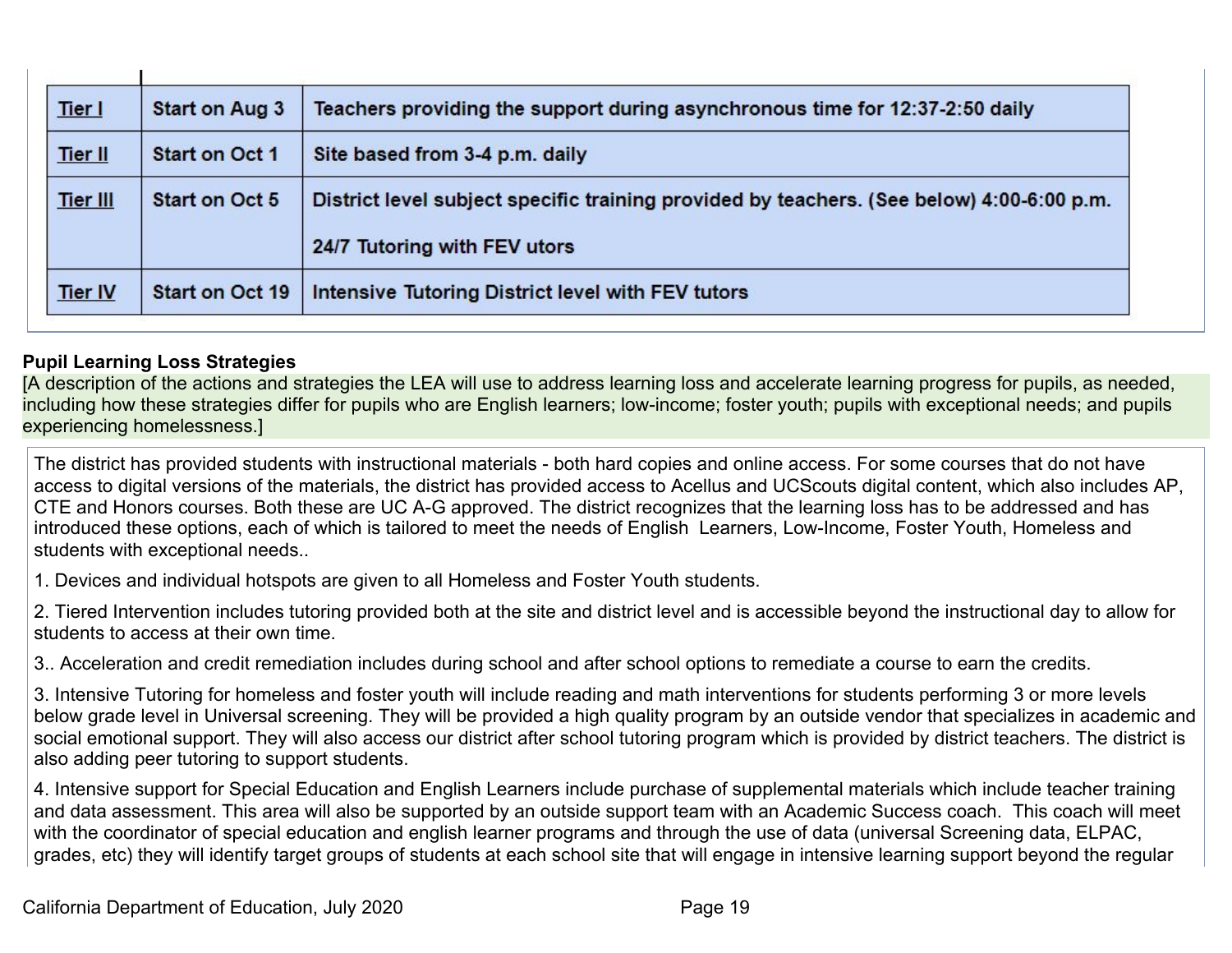school attendance day. The programs will be customized to meet each student's needs and identify the gaps in learning for the student and they will be provided additional learning time.

5. Professional development for teachers, para educators and long term substitutes to access online materials.

### **Effectiveness of Implemented Pupil Learning Loss Strategies**

[A description of how the effectiveness of the services or supports provided to address learning loss will be measured.]

The effectiveness will be measured in these ways:

1. Decrease in the number of F grades by the end of the year

2. Higher scores in the end-of-the-year universal screening

## **Actions to Address Pupil Learning Loss [additional rows and actions may be added as necessary]**

|                                                                                                                                                                                                                                                                                      |                    | Contributi |
|--------------------------------------------------------------------------------------------------------------------------------------------------------------------------------------------------------------------------------------------------------------------------------------|--------------------|------------|
| <b>Description</b>                                                                                                                                                                                                                                                                   | <b>Total Funds</b> | ng         |
| Tier III- Afterschool district wide tutoring This is subject specific tutoring provided by teachers and paid for by<br>district in addition to site based tutoring (Tier II) paid by site funds.                                                                                     | \$25,000.00        | Y          |
| Tier IV- Contracting with online intervention vendors to provide intensive support for students, including ELD<br>and Special Ed, whose universal reading and math skills indicate that they are three or more grade levels<br>below their peers on a national norm referenced test. | \$1,500,000.00     | Y          |
| Providing parent support workshops for school-home partnership with special emphasis on Foster Youth<br>service providers, Homeless supports and EL families.                                                                                                                        | \$60,000.00        | Y          |
| After school training for teachers and Special Educator and bilingual paraprofessionals.                                                                                                                                                                                             | \$10,000.00        | Y          |
| Purchased the Master Teacher training modules to support paraeducators for supporting Sp Ed teachers and<br>students 100-299 \$39 per person for annual license for approx 225 paraeducators.                                                                                        | \$9,000.00         | N          |
| Fee waivers for AP, PSAT, SAT college tests.                                                                                                                                                                                                                                         | \$60,000.00        | Y          |
| Support for Assistant Principal training.                                                                                                                                                                                                                                            | \$25,000.00        | Y          |
| Total cost for <i>myPerspectives</i> program, Savvas, for additional online district adopted curriculum access,<br>support and use for all students                                                                                                                                  | \$5,000.00         | N          |
| MEZURE- Online psychoeducational Assessment for SWD to continue to develop IEP and provide support to<br>students and teachers.                                                                                                                                                      | \$8,612.00         | N          |
| My Success Maker: A full curriculum that does automated course adaptation based on student gaps. \$32 per<br>student or math and english                                                                                                                                             | \$342,000.00       | Y          |
| Access for each site to online education and research materials.                                                                                                                                                                                                                     | \$3,500.00         | Y          |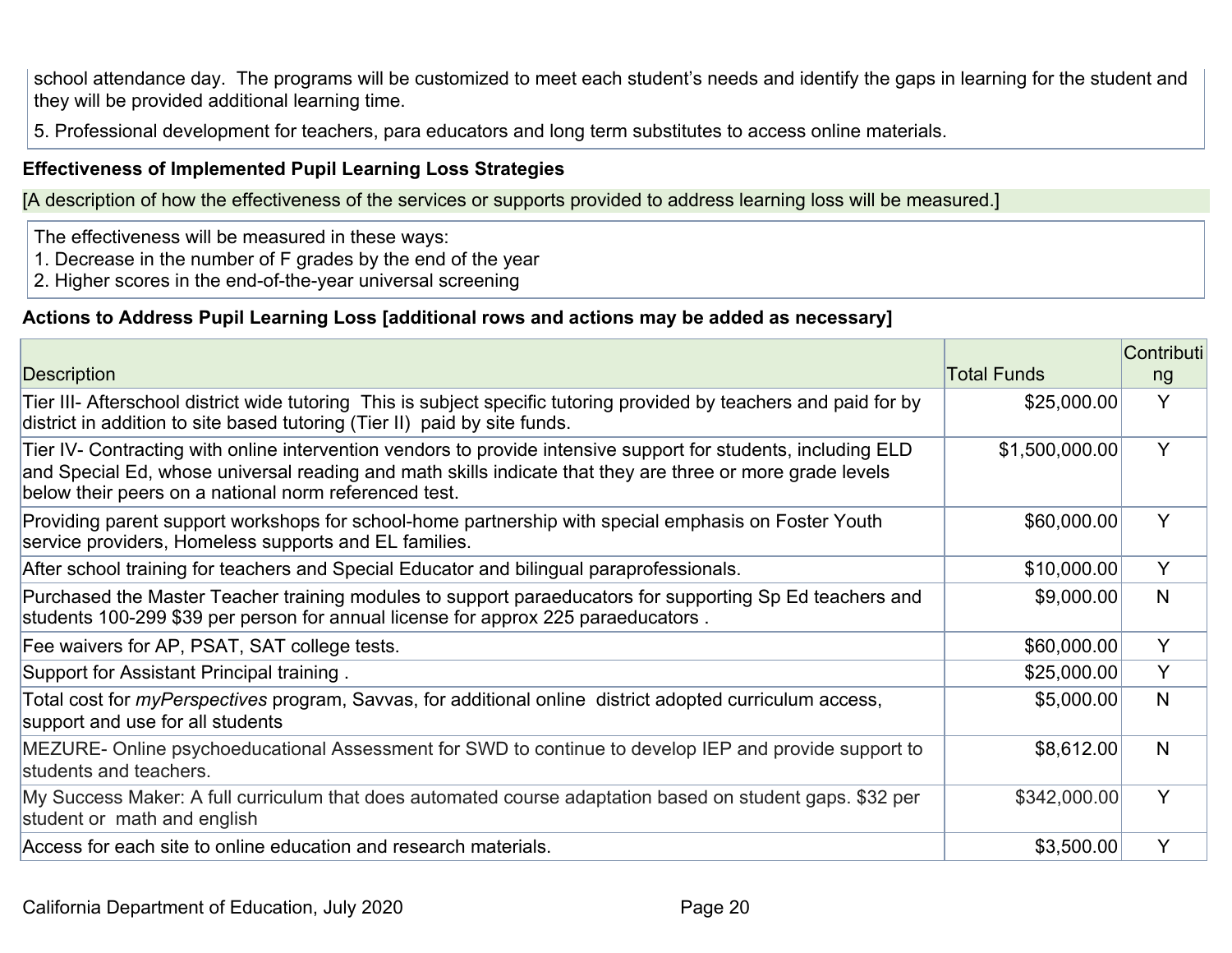| $\sim$ ed for C $^{\sf TT}$<br>Online<br>courses online<br>purchased<br>access<br><b>Curriculum</b><br>- 10 | 189.00<br>\$83<br>.uu       |  |
|-------------------------------------------------------------------------------------------------------------|-----------------------------|--|
| Total                                                                                                       | .301.00<br>φŋ<br>- י<br>₽Ł. |  |

#### **Mental Health and Social and Emotional Well-Being**

[A description of how the LEA will monitor and support mental health and social and emotional well-being of pupils and staff during the school year, including the professional development and resources that will be provided to pupils and staff to address trauma and other impacts of COVID-19 on the school community.]

In an effort to build capacity and have a shared understanding amongst staff, prior to the start of school, staff had an opportunity to participate in following targeted professional development that support wellness:

*Therapeutic Crisis Intervention for Schools (TCIS) De-escalation Strategies* - Learn effective de-escalation strategies to be most effective supporting students who are in a crisis, assist students in developing constructive coping skills and establish caring relationships; understanding what trauma looks like to choose how to best respond to a student's need.

*Social Emotional Learning (SEL) Core Competencies* - Learn the five SEL core competencies (self-awareness, self-management, social awareness, relationship skills, and responsible decision-making) and how they impact student success. Additionally, learn strategies to implement SEL in casual interactions.

*ALL Means All!* - Understanding of MTSS framework and implementation to support academic, behavioral, and social-emotional success for all students.

Additionally to the district has contracted the following services to support the wellness:

*Kognito* (Online training to build capacity in all staff to recognize and appropriately respond to signs of mental/emotional distress.)

*CareSolace* (24-hour "concierge" for families that includes, referrals to vetted local providers and services (by language and other preferences), help making appointments, support navigating and applying for insurance, reminders for and follow-up after appointments, follow-up with school staff who made the referral, and data collection, (numbers of contacts, number of appointments, demographics).

Additionally, district, community and county resources were shared with staff to refer families. Staff also may request a consult to gain more understanding and skills of incorporating wellness strategies in daily instruction and interactions.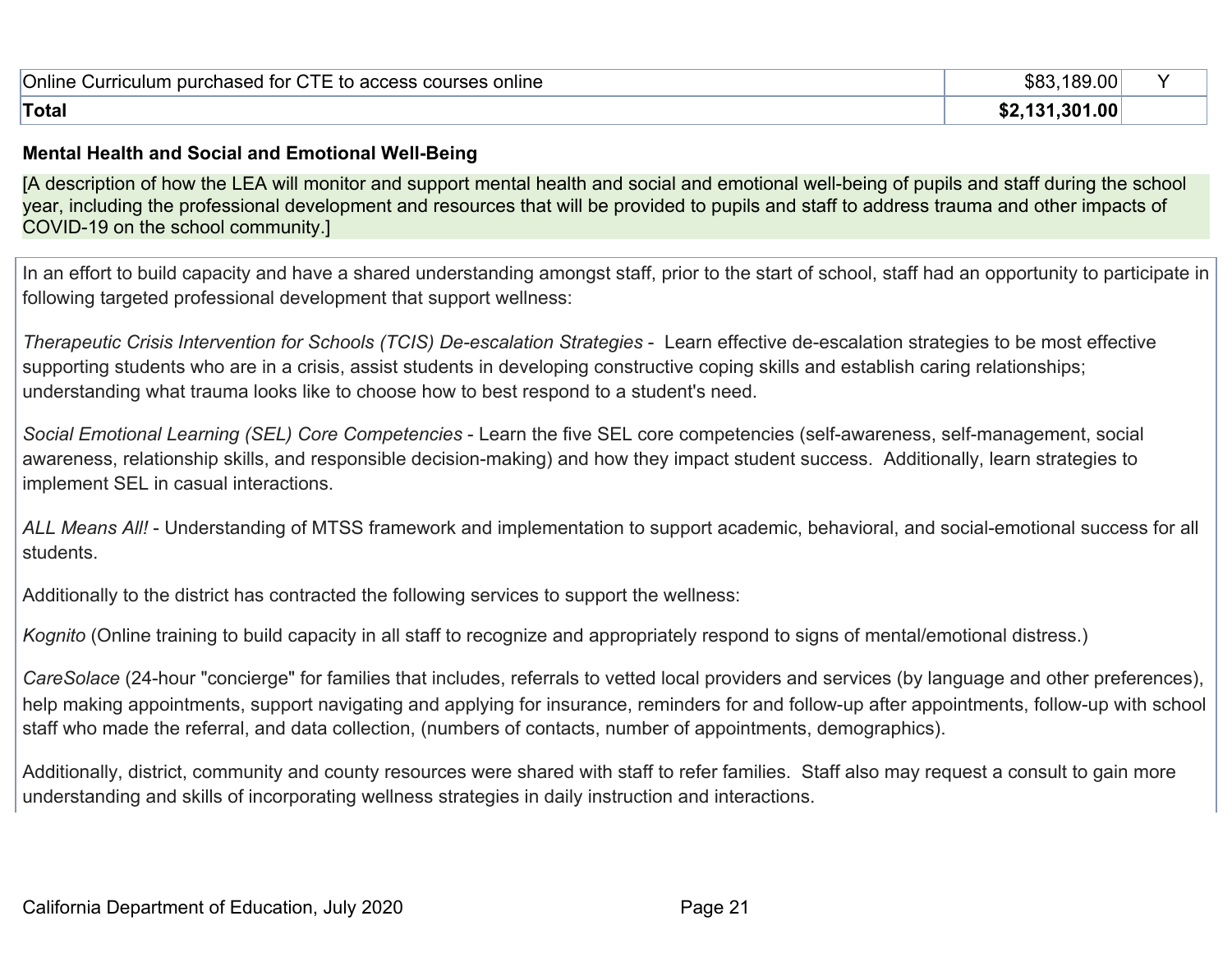With the Distance Learning and virtual meetings, the Family Engagement Liaisons (FELs) recognize the value in planning and co-creating opportunities to serve families across sites. The FELs are planning and promoting virtual family workshops districtwide. In addition, the FELs will also coordinate and highlight community-based organization and resources on our website, social media, and newsletters.

All teachers and site classified will be provided PBIS training. The district has also hired a Intervention counselor to work with students at-risk and FY, HL. This counselor will work to provide additional support training related to family-home connections, student engagement etc.

In order to support the health of staff, the district is providing outreach opportunities for wellness through our risk management department. This team provides weekly email with resources related to physical and mental wellness, COVID related guidelines and care center information, and family counseling insurance updates that all staff can access.

## **Pupil and Family Engagement and Outreach**

[A description of pupil engagement and outreach, including the procedures for tiered reengagement strategies for pupils who are absent from distance learning and how the LEA will provide outreach to pupils and their parents or guardians, including in languages other than English, when pupils are not meeting compulsory education requirements, or if the LEA determines the pupil is not engaging in instruction and is at risk of learning loss.]

On time, all day, and every day school attendance is essential to support teaching, learning and wellness. In the new environment of distance learning, there are many external factors that impact a student's ability to access teaching, and with little to no control over some of these external factors, the District's tiered engagement and intervention plan attempts to consider and respond to these factors. The proactive engagement and outreach for the start of school included a multimedia approach, including but not limited to: sending important information home via U.S. mail and electronic mail, posting important information, dates, and resources on site and district websites and social media pages, hosting virtual family information/orientation sessions, responding to numerous individual family inquiries, and coordinating and/or facilitating districtwide virtual family engagement learning series. Families have access to these various efforts in English and Spanish.

Once daily student engagement becomes a concern, the following are the tiered engagement and outreach efforts:

### *Tier 1 Engagement and Outreach (Classroom)*

After students are enrolled in school and have received their schedules, the first level of daily engagement and intervention is the classroom (Teacher and/or Instructional Aide). To support timely and effective outreach to non-responsive students, teachers will take accurate, daily period attendance. As the first level of engagement and outreach, teachers will communicate via email with all students on their rosters, including information regarding: contacts, class login, syllabus, and/or class attendance and behavioral expectations. To confirm receipt of the information, this initial communication will be sent with read notification and/or a request to reply to confirm receipt. For non-responsive students, a follow-up email will be sent to the student and parents/guardians. After a student has missed two consecutive classes and the Teacher/Instructional Aide was unsuccessful in attempts to communicate with the family, the Teacher will log efforts and refer non-responsive families to the site office, via established procedures.

California Department of Education, July 2020 Page 22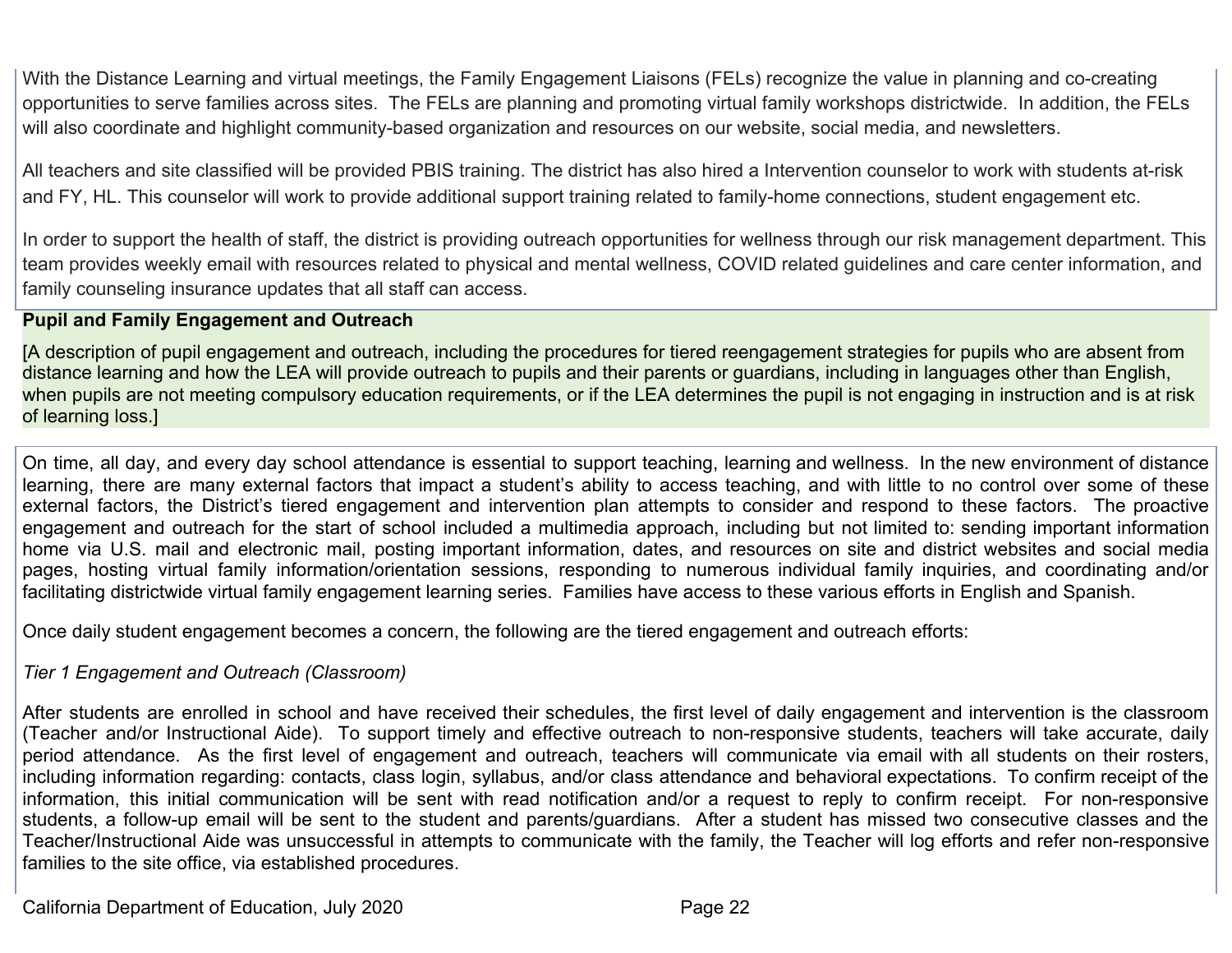## *Tier 2 Engagement and Outreach (Site Office)*

Designated office staff will continue to run daily reports for students with one or more period absence and engage with families via daily electronic messages. Additionally, Family Engagement Liaisons and other identified staff will follow-up on classroom referrals for non-responsive students, with warm phone calls to check status of school enrollment, discuss distance learning requirements, and offer appropriate resources and/or referrals, including supplemental instructional supports. As a check-and-balance, site office staff will also run and review weekly reports of students who miss two consecutive classes to cross reference with the classroom non-responsive referrals. This is a safeguard to ensure students do not slip through the gaps.

In addition to the Tier 1 and previous mentioned Tier 2 outreach, for students with three of more school day absences in a week, designated office staff will also trigger written notices of absences, schedule Attendance Review Conferences, schedule home visits, and make referrals to SARB, as appropriate and prescribed by the district's procedures. All efforts will be logged per established procedures.

## *Tier 3 Engagement and Outreach (District Office)*

At the district level, information about various district, community, and county resources will be maintained and distributed to sites and families. When necessary, district level staff will supplement site engagement and intervention efforts with home visits, meeting with the Director of Student Services, check Cal-Pads for other school enrollment, contact emergency contacts, or referrals to other programs and/or resources. In addition to supporting and/or supplementing site engagement and outreach efforts, district level staff will also coordinate and facilitate SARB twice a month, with exception of holidays and breaks. As a check-and-balance, district staff will also run and review weekly districtwide reports of students with three or more days of absences as a safeguard for any students missing from the site's referrals to SARB.

## **School Nutrition**

[A description of how the LEA will provide nutritionally adequate meals for all pupils, including those students who are eligible for free or reduced-price meals, when pupils are participating in both in-person instruction and distance learning, as applicable.]

Breakfast and lunch are being served at all school sites with the exception of Goodwill. Meals are provided to VVUHSD students only at this time. Meals are being served curbside fashion. VVUHSD students can receive meals at any VVUHSD school site. The meal service hours are between 12pm and 2pm Monday thru Thursday. Thursday's meal service provides meals for both Thursday and Friday. Students do not need to be present to receive a meal. One of the following is needed to receive a meal as required by CDE but we have made it as simple as possible:

- Last year's VVUHSD Student ID
- Permanent Student ID Number
- Student State ID
- Student Driver License
- Parent/Guardian Stat ID/Drivers License if none of the above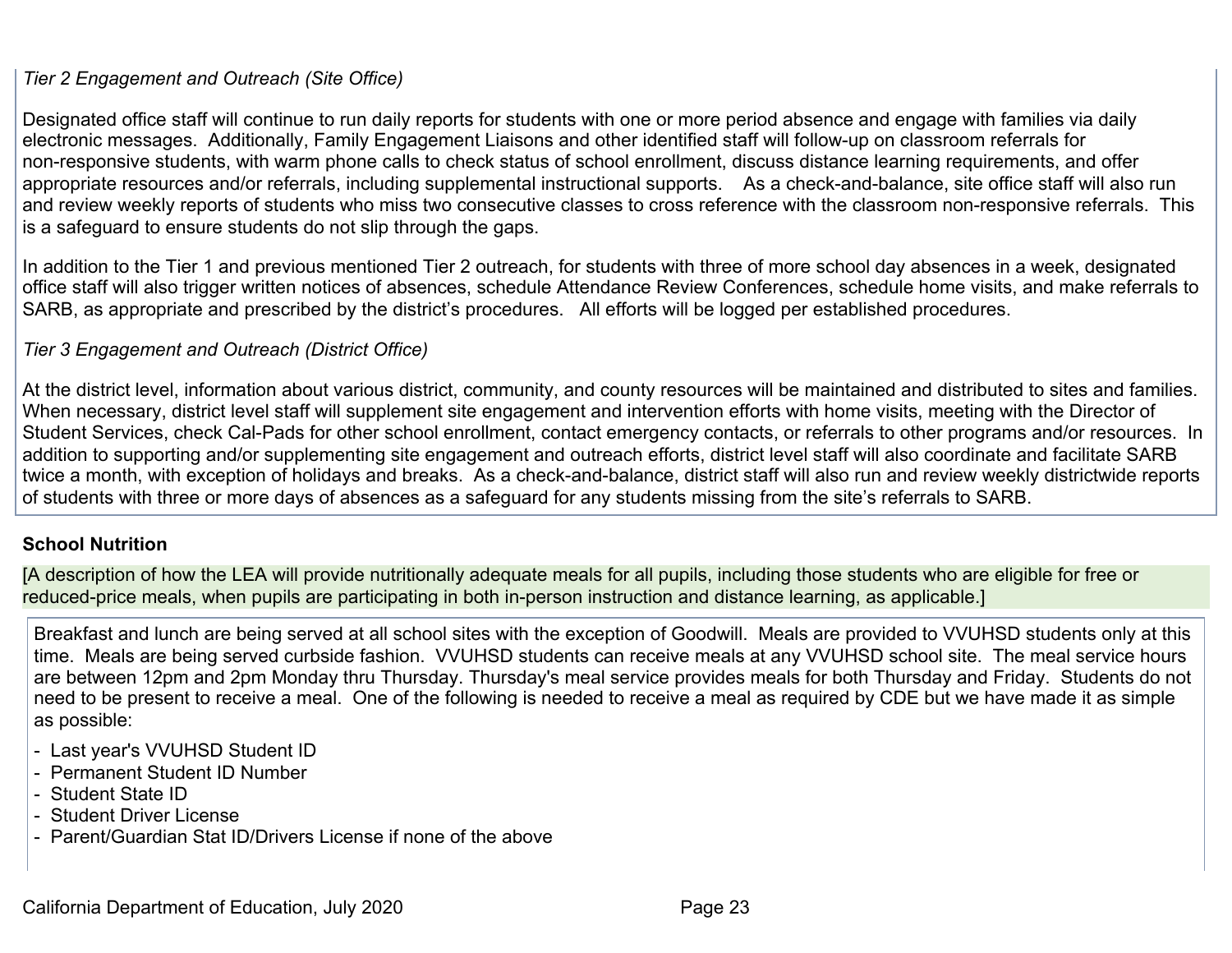Action is being taken to extend SFSP waiver but as of now we cannot serve under SFSP. The district also implemented a Bus Stop feeding schedule so students and families with transportation issues can get the meals a little easily. There are seven additional locations where the buses stop to provide service within the community.

**Bus 1** Will pick up food from VHS and will provide meals at two locations. 11th Ave. & Winoa. Bus will be there from 12:40pm to 1:00pm. Jasmine St. & 11th. Bus will be there from 1:15pm to 1:35pm. **Bus 2** Will pick up food from LLA and will provide meals at two locations. Silica Dr. & 5th Ave. Bus will be there from 12:40pm to 1:00pm Winona St. & Billing Ct. Bus will be there from 1:15pm to 1:35pm. **Bus 3** Will pick up food from AHS and will provide meals at two locations. Aster Rd. & Bartlett Ave. Bus will be there from 12:40pm to 1:00pm. Bellflower St. & Bartlett Ave. Bus will be there from 1:15pm to 1:40pm. **Bus 4** Will pick up food from AHS and will provide meals to one location. El Mirage Rd & Muskrat Ave. Bus will be there from 12:40pm to 1:15pm

Unfortunately the USDA did not extend the waiver to feed under the Summer Food Service Program (SFSP) for the 2020/2021 school year. Under the SFSP we feed our students and children of the community.

When we bring students back to school in Tier II, we will provide lunch at each site as is currently being done. Students can access this daily.

|  |  | Additional Actions to Implement the Learning Continuity Plan [additional rows and actions may be added as necessary] |
|--|--|----------------------------------------------------------------------------------------------------------------------|
|--|--|----------------------------------------------------------------------------------------------------------------------|

| <b>Section</b>                                                           | <b>Description</b>                                                                                | <b>Total Funds</b> | Contributing |
|--------------------------------------------------------------------------|---------------------------------------------------------------------------------------------------|--------------------|--------------|
| Increased support for Foster Youth                                       | Student support counselor to meet needs of Foster Youth                                           | \$89,466.82        | Y            |
| 2. Increased support for At-risk,<br><b>Foster and Homeless students</b> | Nutrition Services expansion of meal distribution program                                         | \$40,000           |              |
| 3. Increased support for At-risk,<br><b>Foster and Homeless students</b> | Busing for wifi distribution in the community, including devices                                  | \$20,000           | ∨            |
| 4. Mental Health and Social<br><b>Emotional Well-Being</b>               | Panorama climate and SEL survey with learning platform with<br>Playbook for classroom SEL lessons | \$71,300.00        | $\checkmark$ |
| 5. Increased support for At-risk,<br><b>Foster and Homeless students</b> | School Innovations and Achievement for Attention 2 Attendance                                     | \$59,000.00        | $\checkmark$ |
| 6. Increased support for At-risk,<br><b>Foster and Homeless students</b> | CAHELP Positive Behavioral Interventions and Supports planning,<br>training and implementation.   | \$52,000.00        | ∨            |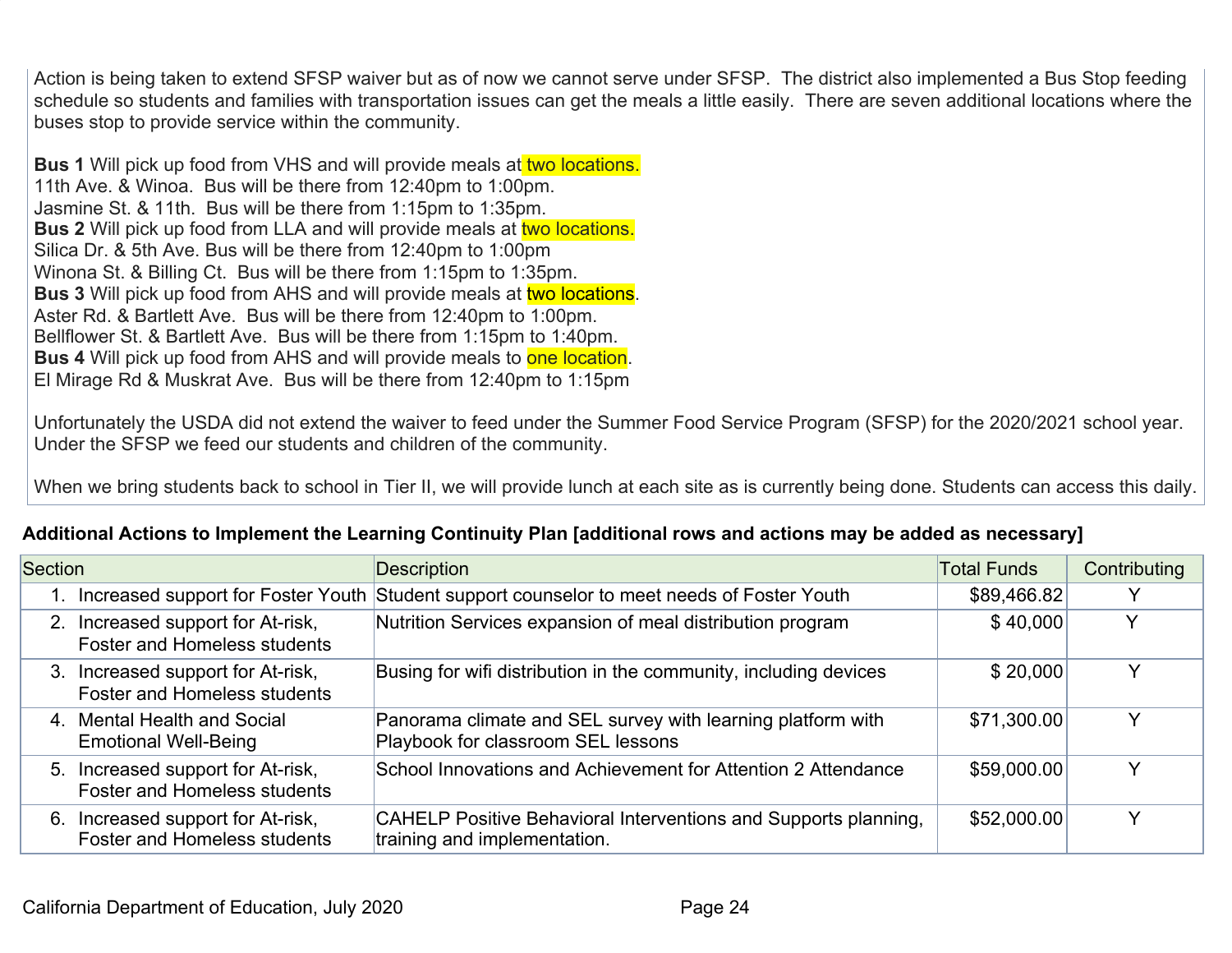| Mental Health and Social and<br><b>Emotional Well-Being</b>      | Contract with Addiction Treatment Technologies LLC DBA Care<br>Solace for family and student support | \$29,133.00  | v |
|------------------------------------------------------------------|------------------------------------------------------------------------------------------------------|--------------|---|
| Mental Health and Social and<br>8<br><b>Emotional Well-Being</b> | Contract with Kognito Solutions, LLC for family and student support                                  | \$52,000.00  | 4 |
| <b>Total</b>                                                     |                                                                                                      | \$412,899.82 | v |

### **Increased or Improved Services for Foster Youth, English Learners, and Low-Income Students**

| Percentage to Increase or Improve Services | Increased Apportionment Based on the Enrollment of Foster Youth, English Learners, and<br>Low-Income students |
|--------------------------------------------|---------------------------------------------------------------------------------------------------------------|
| 32.85%                                     | \$31,201,032.00                                                                                               |

## **Required Descriptions**

[For the actions being provided to an entire school, or across the entire school district or county office of education (COE), an explanation of (1) how the needs of foster youth, English learners, and low-income students were considered first, and (2) how these actions are effective in meeting the needs of these students.]

The Victor Valley Union High School District's Learning Continuity and Attendance Plan recognizes that approximately 83% of our student population is identified as socioeconomically disadvantaged while the unduplicated student population is 87.5% of the total enrollment.

The percentage, by which services must be increased or improved, is estimated at 32.85% which is \$31,201,032.00. Almost all the services provided in the Learning Plan address the needs of unduplicated students, including English Learners, Foster Youth and Low-Income students. With almost 88% of unduplicated students, the district's actions noted on the plan address primarily unduplicated students.

The district uses LCFF, and titled funds through the LCON that are principally directed and effective in meeting the district's goals for unduplicated students. In order to support the school sites when implementing the actions and services that support unduplicated students academic achievement, the district will implement actions such as supplemental instructional materials, college and career support staff, intervention teachers, intervention counselors, technology, professional services contracts for teaching supports, district wide readiness exams for college and career readiness support, parent engagement activities, support services targeting English Learners and Foster Youth, professional development, increased/extended learning opportunities (APEX online learning, Acellus online learning, Independent Study, summer school, etc) and academic enrichment such as college entrance exams preparation programs, educational study trips and advanced placement tutorials with contract for professional support in advanced placement. In addition, the district has allocated additional funding to continue the expansion of technology, increased targeted professional development for English Learners in instructional strategies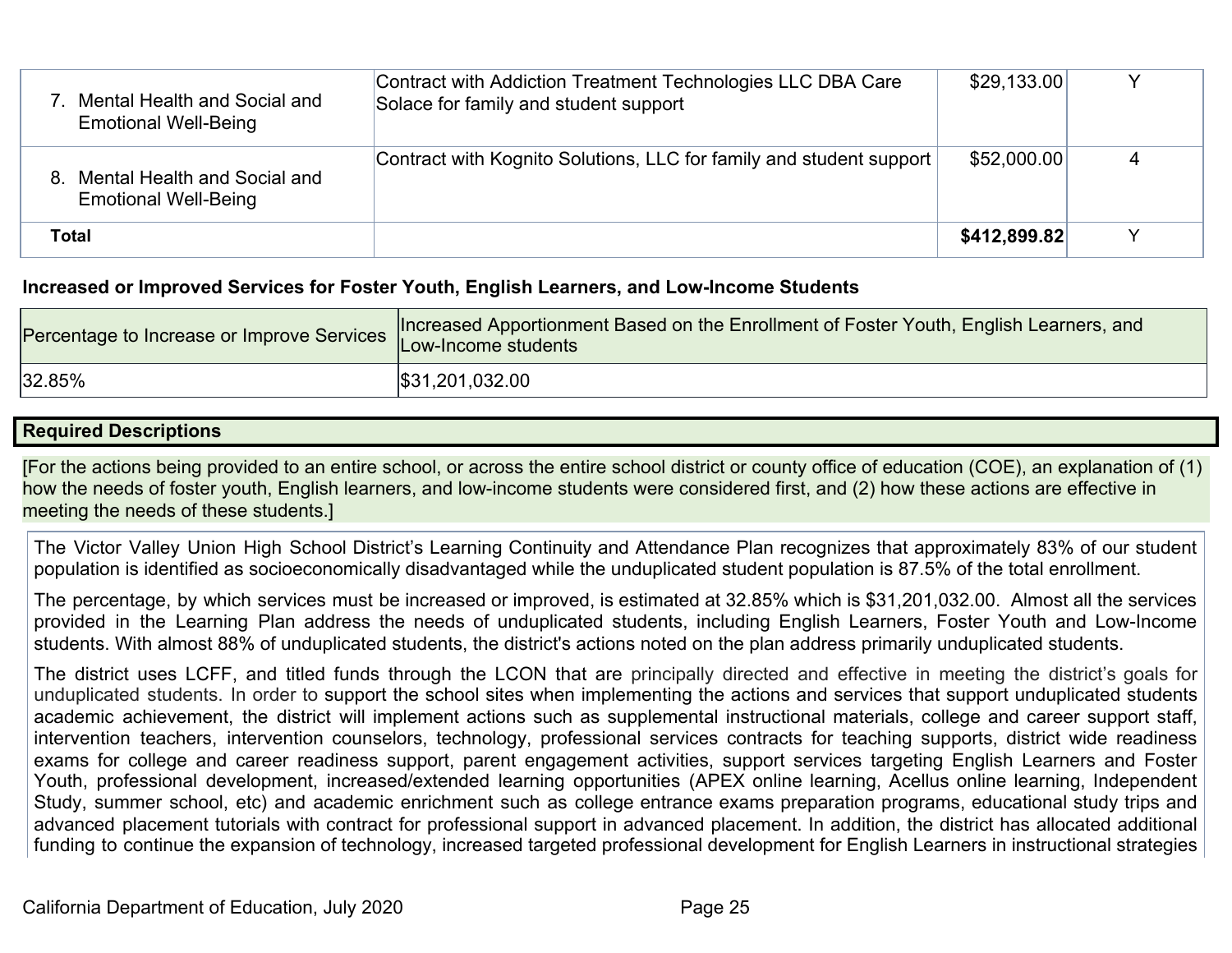and expanded student support for success through socioemotional focus on PBIS, and other student wellness programs. All targeted actions/services are geared to increase student academic achievement and school connectedness through the lens of at-risk, foster and english learner youth.

In order to mitigate the learning loss experienced during the Distance Learning format, the Learning Continuity Plan has aligned the action and services in order to limit any impact to student instructional access. In the Victor Valley UHSD, we have implemented the above mentioned programs and services based on the academic and/or socio-emotional needs of all our students. Based on multiple measures, (CAASPP scores, Reading Lexile Growth, MDTP, Suspension Rates, Expulsion Rates, Attendance Rates, Graduation rates, drop out rates, student/staff/community surveys, etc.), our students have benefited greatly from these services and programs.

When identifying the needs of our 87.5% unduplicated count, we have found that school wide and district wide implementation strategies have met or exceeded the educational and/or socio-emotional needs of all of our students.

**Additional School Site Allocation:** Resources allocated directly to schools to address the unique needs of the students at the site level. Site expenditures are expected to principally focus on low income pupils, English Learners, Redesignated Fluent English Proficient Pupils and Foster Youth, and other subgroups identified to close achievement gaps. The funds are used to provide school site interventions such as PBIS, MTSS and prevention and intervention tutoring and attendance supports. Teacher training in programs such as AVID, MTSS, PBIS and site based support curriculum is highlighted in each school's SPSA

College and Career Pathways: Dual Enrollment and robust CTE pathways to support job placement and career exploration.

**Social Emotional and Behavioral Support:** Psychologists for small group support and Probation Officers and School Resource Officers to help ensure safety on campus. PBIS or other social emotional support programs, Social Workers, Contracted with License Marriage and Family Therapists. The district added the position of Director of Child Welfare and Attendance to provide a coordinated program to quickly and easily provide support and services to the families of unduplicated students who are in need. The district also uses data collected annually from our Panorama climate survey and the student Social Emotional Survey

**Transportation:** The district operates 49 bus routes and provides transportation to 3500 students per day to decrease absences and dropouts),

**Academic Intervention/Support:** Additional EL support and Language support services, summer school, and credit recovery opportunities,

**Before/after school intervention,** Funds for academic supports, supplemental textbooks, etc, Supplemental counseling for RFEP students.

Programs to support positive school climate: Rachel's Challenge, After school Credit Remediation, Intensive Support for student who are more

**Parent involvement programs:** Family Engagement Liaisons and parent centers at every school site. The district has created a robust parent training on academic programs and distance learning supports. Schools offer parent support through PIQE and other state recognized programs.

[A description of how services for foster youth, English learners, and low-income students are being increased or improved by the percentage required.]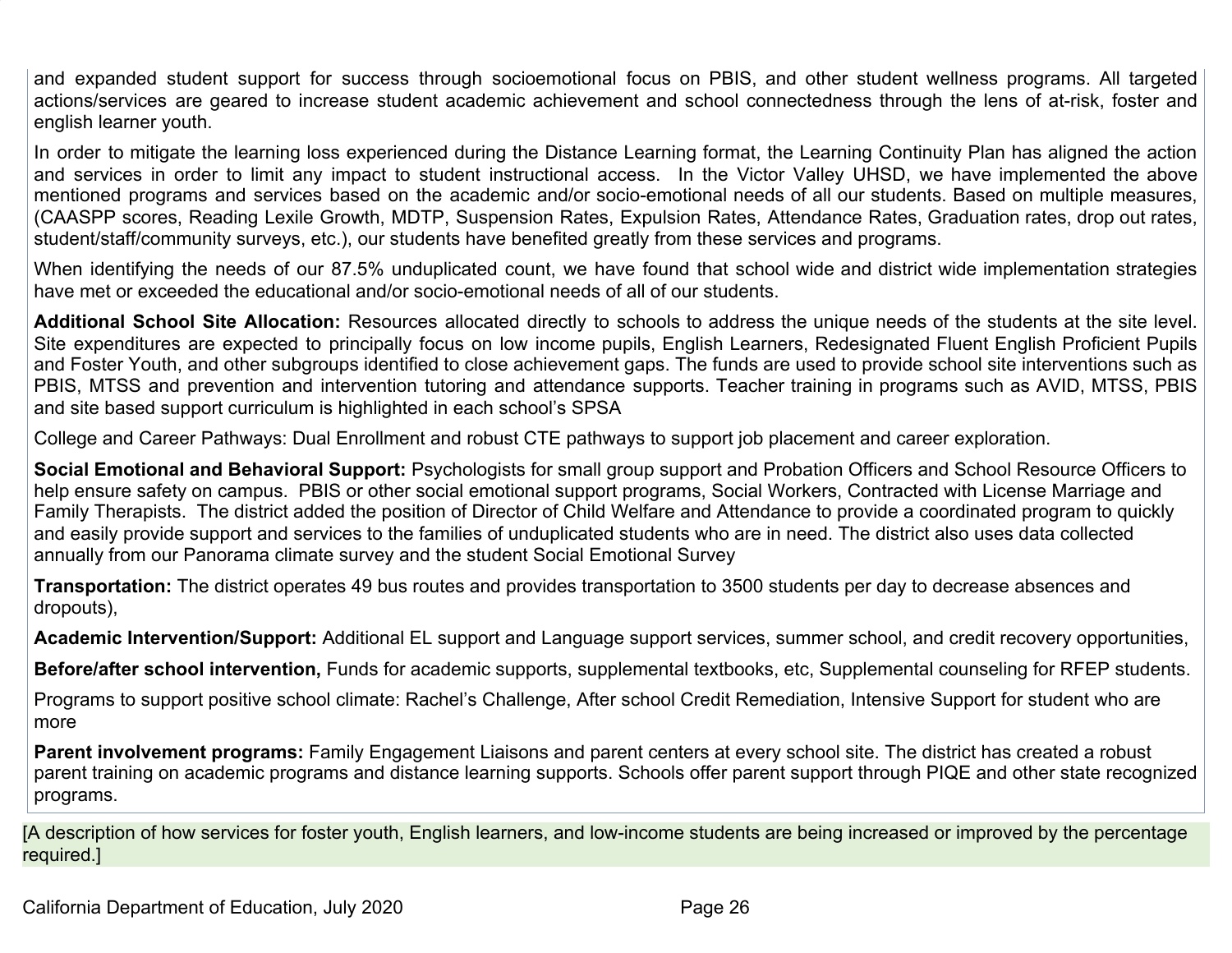The following actions and services are principally directed toward students in our unduplicated count. The vast majority of these actions are highly concentrated on our highest unduplicated count students. We believe the action steps outlined below are a primary reason why our students have achieved at a high level over the last 4 years Additional information which is directly impacting the supplementary and concentration grant funding includes action and programs not directly listed as action/services in the 2020-2021. Understanding our community and their unique needs, the supplementary and concentration grant money is being widely used to fund the following services:

The LEA considered the major factors that resulted from COVID 19 and the needs of the community. The below actions were implemented to prioritize the needs of Foster, English Learners, and the Low-Income subgroups:

1 Access to wifi and availability of devices. All students have been provided with devices. All Foster Youth will be provided Wifi and device upon enrollment which is budgeted at . Additionally, a student services counselor has been added to support the needs of Foster and Homeless Youth.

2. Instructional materials and supplies, for our homeless, foster and low income students are purchased from LCFFSCG in order to make sure every student has the tools needed to perform in class. Backpacks, notebooks, paper, writing supplies, and more, are provided to target groups such as homeless and foster youth to help them succeed. Approximately \$55,000.00 will be spent for the 2020-2021school year. This is not a specific action/service for the LCON but is funded from SCG. In addition, every new textbook adoption must include the appropriate materials to provide universal access for our at risk/underperforming population and have supplemental materials for our English Learner population. This will require purchasing a curriculum that has specialized components and may increase the cost of the materials beyond a traditionally base program. The district has committed SCG funding to ensure we meet the needs of the unduplicated students for access to standards based materials that meet their learning needs.

2. The needs of EL students are being met by ensuring that all teachers have access to Integrated ELD online materials as well as designated supports for the Long Term English Learners which are also being offered to address academic language acquisition. Additionally bilingual para educators have been trained to provide additional support as needed to students. ELD specific supports have been added after school and through the intensive tutoring program. LCFF funds are used to provide services to English Learners above Title III allocations. Specialized support courses are designed to increase EL student reclassification and academic achievement. Supplementary materials are purchased to ensure student access to core curriculum and well as provide targeted curriculum for the special courses. LCFFSCG funds are also allocated to support English Learners in the amount of \$350,000 as salaries for an increased number of bilingual instructional assistants, stipends for site EL Coordinators at select school sites, contracted services. VVUHSD also invested \$618,669.00 in SCG funding to continue to provide a robust and targeted support program for the English Learners. The program includes support classes and beyond the school day tutoring, and other services beyond what Title III funding provides. A secondary target group that encroaches significantly beyond state and federal funding is the supplemental transportation of special education students for work experience/life experience community based trips, as well as some home to school transportation. The e investment amounts to \$727,988.00 dollars.

such as Rosetta Stone, special transportation for EL student events, materials and supplies for the EL program office and EL classrooms.3.The Meal distribution plan that includes onsite and in the community distribution was specifically arranged to allow for these subgroups to access the meals quickly and reduce their need to travel to their schools for meal pickup. VVUHSD applied for, and received the approval, to provide all students in our district with free breakfast and lunch through the USDA Food and Nutrition Service Community Eligibility Program (CEP). This program will establish the unduplicated pupils for the 2020-2021 school year, in the area of low income, now identified as 100% of our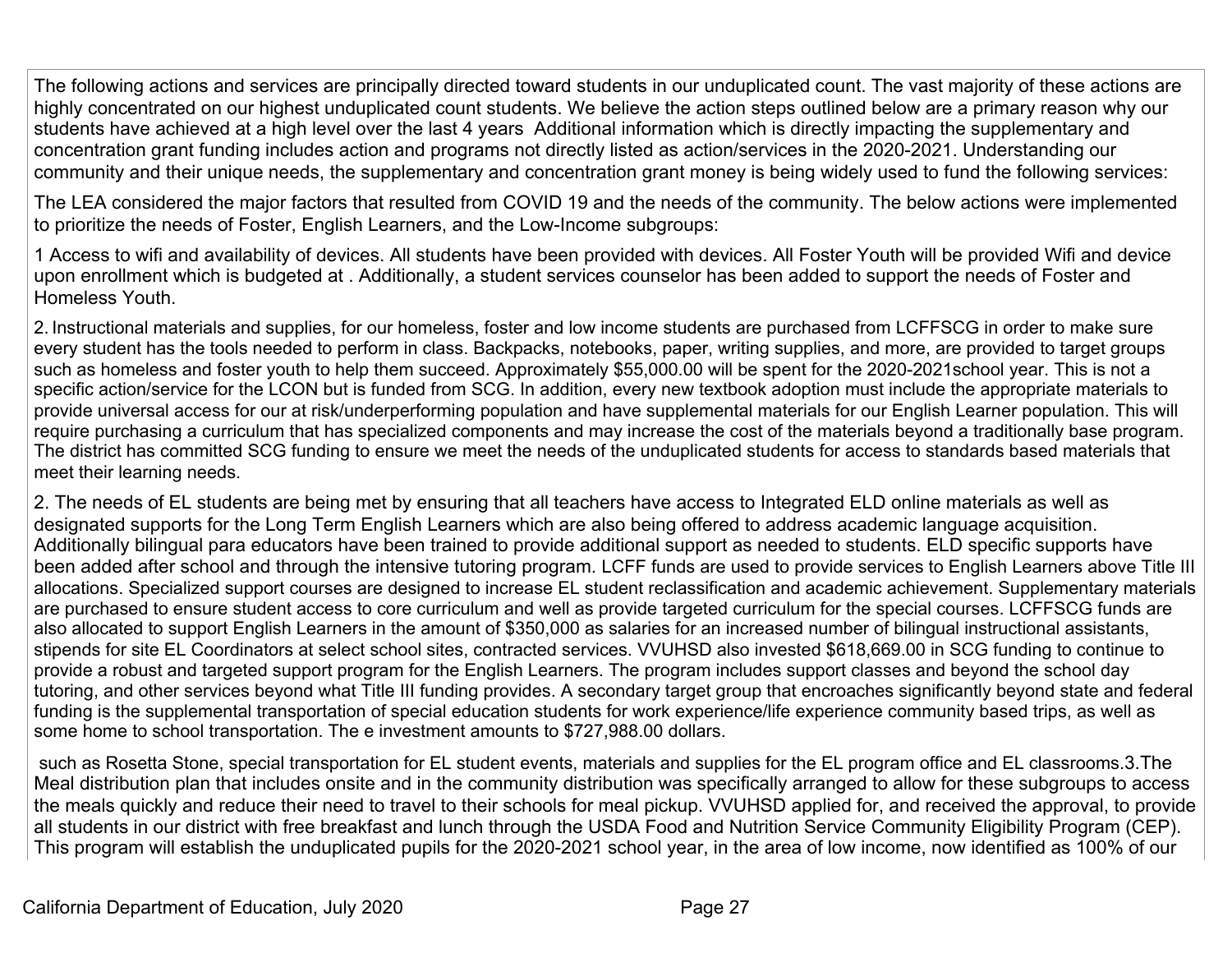student population. The achievement is anticipated to impact student achievement in a variety of areas such as college readiness and attendance rates.

4. Tiered-intervention has been expanded to include 24/7 tutoring where the vendor makes the support available for students through live tutors, including access to college and career counseling, intensive tutoring and preparation for AP, SAT, PSAT along with fee waivers. The investment here is approximately \$350,000.00.

5 .All students are provided instructional materials, both hardcopies and online access to support their access. Additional digital textbooks purchased in 2020-2021 is approximately \$450,000.00.

5. After school credit remediation has been expanded significantly and designed for students to remediate an Incomplete and an F grade within the first semester to make sure that students can complete this remediation flexibly from home, yet have three-hours each evening to get live support from a teacher. Currently 10 teachers are providing this service to high school students who need this opportunity.

6. Parent training, especially targeting Foster families, Homeless families, and English Learners, have been added to each week so that parents can be trained in supporting their students learning and can access the resources.

7. SCG funding in the amount of \$2,325,432.00 is provided to continue to fund supplementary program staff, class periods, and materials for the AVID program and the Advanced Placement program.

8. VVUHSD fully funds a robust and growing Career Technical Education program at all of the eight schools in the district though LCFFSCG. This includes staff and supplies that are not covered by Perkins Funding or other CTE grants. In addition includes \$1,017,000.00 to cover the costs of offering this supplementary program to ensure our low income and at risk students have an opportunity to establish career goals, and even earn certification in a career that will support them after high school. In addition, the program has grown and the district has hired a Director to supervise the program with an increased personnel cost of \$159,372.

9. Beyond the LCON actions and services, the supplementary and concentration grant (SCG) funding is used to continue to provide students a robust and well rounded educational program. VVUHSD invests \$1,511,480.00 in the increased instructional time through the use of targeted RtI through a variety of structures, including a support period at Hook Junior High and Victor Valley High built into the master schedule, that involves all teachers and students at the school site. RtI support structures exist at all school sites in the form of math and English support classes which equate to \$610,000 of SCG funding. SCG funding in the amount of \$2,282,432.00 is provided to continue to fund supplementary program staff, class periods, and materials for the AVID program and the Advanced Placement program. SCG funding has been used to expand supplementary programs such as CTE and visual and performing arts accounting for \$6,483,083.00 to revive these programs which had experienced a reduction in offerings prior to LCFF. Project Lead the Way is a supplementary career technical program, offered specifically at Cobalt Institute of Math and Science, whose base program funding is from SCG in the amount of \$21,493.

10.SCG Funding has also allowed VVUHSD to explore new educational settings for students to provide for a smaller, personalized setting with specific educational goals. The first of these was a groundbreaking, themed school of choice called University Preparatory School. The district will invest \$ 4,010,000.00 to sustain this unique school of choice setting for students and families, to provide them a unique educational experience beyond the traditional secondary setting, serving grades seven through twelve. The success of University Preparatory School led to the investment of \$4,278,000.00 of SCG funding to expand Cobalt Middle School to a school of choice as well, becoming Cobalt Institute of Math & Science and Lakeview Middle School expanding to Lakeview leadership Academy grades 7-12. In